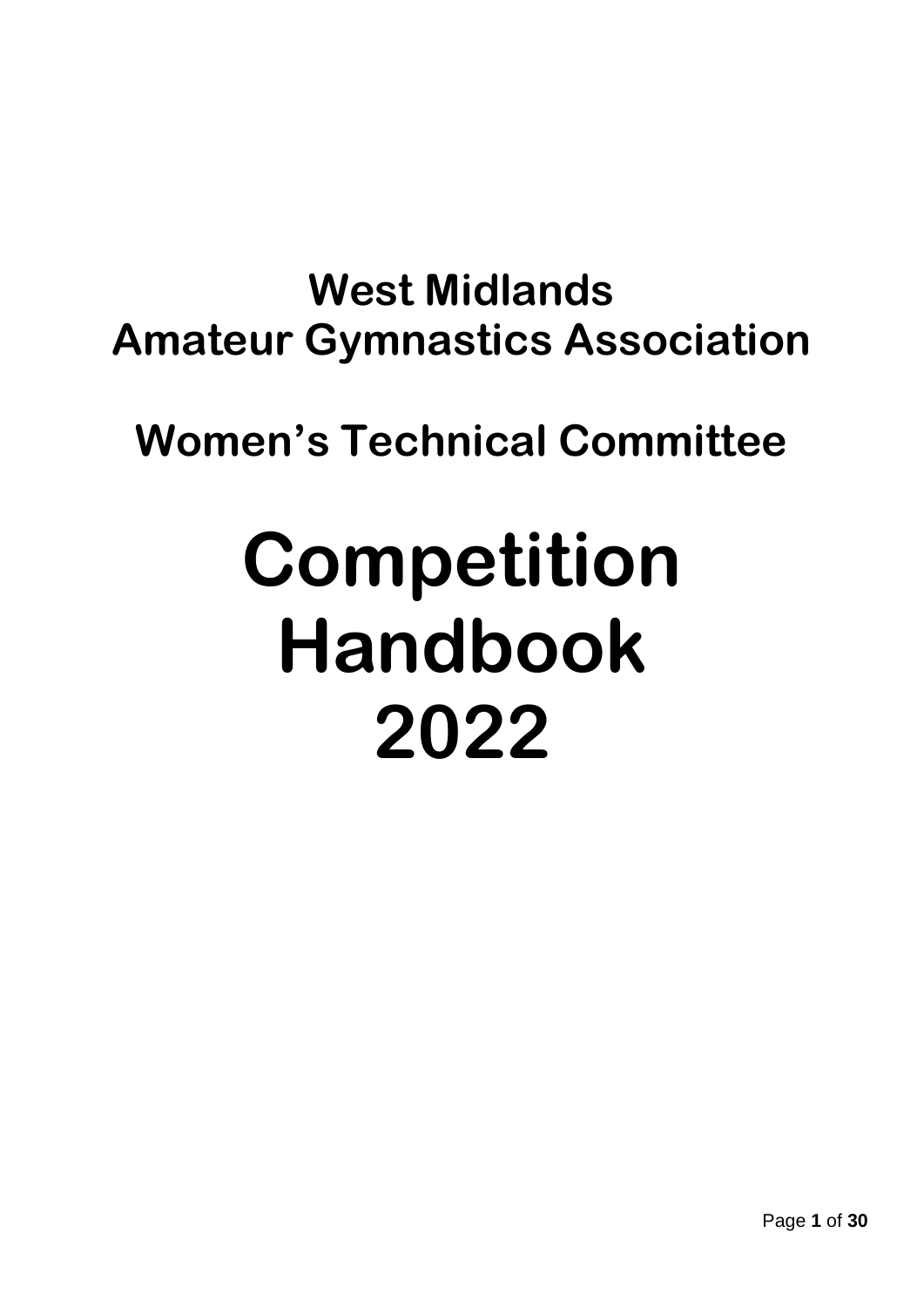# **Table of contents**

| <b>Section</b>                                                 | Page |
|----------------------------------------------------------------|------|
| <b>Definition of Terms</b>                                     | 3    |
| <b>W.T.C. Contact information</b>                              | 4    |
| Introduction and W.T.C. Policy Statement                       | 5    |
| <b>West Midlands Competition Calendar</b>                      | 6    |
| West Midlands Regional Squad training dates and venues         | 7    |
| <b>Eligibility for competitions</b>                            | 8    |
| <b>Competition Entry (process) and general regulations</b>     | 12   |
| Regional Grades 6, 5 & 4                                       | 16   |
| Compulsory Grades 5, 4, 3 & 2 / National Grades 5, 4, 3, 2 & 1 | 17   |
| / Regional Grades 3, 2 & 1 / Regional Challenge Silver & FIG   |      |
| <b>Regional Novice Competition</b>                             | 18   |
| National Voluntary Levels 4, 3 & 2 and Regional Level 5        | 19   |
| Regional Classic Challenge Gold, Silver & Bronze Qualifier     | 20   |
| Regional Classic Challenge Zinc & Copper                       | 21   |
| <b>Regional Team Championships</b>                             | 22   |
| <b>Regional Apparatus Team Championships</b>                   | 23   |
| John Reeves Memorial Inter County Championships and Pre-       | 24   |
| <b>Compulsory Grade 5</b>                                      |      |
| <b>Appendices Contents</b>                                     | 25   |
| <b>Handbook Update Summary</b>                                 | 30   |

#### **Version History**

The Women's Artistic Gymnastics Technical Committee reserves the right to make amendments to this Handbook.

Notification of a change to the handbook will be communicated through the West Midlands page of the British Gymnastics website and an updated version will be made available to download at the time of change.

All versions will be listed on this page, with reference to amendments made on page 30 Handbook [Update Summary;](#page-29-0)

Version 1.0 – Published January 2022

Version 1.1 - Published 17<sup>th</sup> February 2022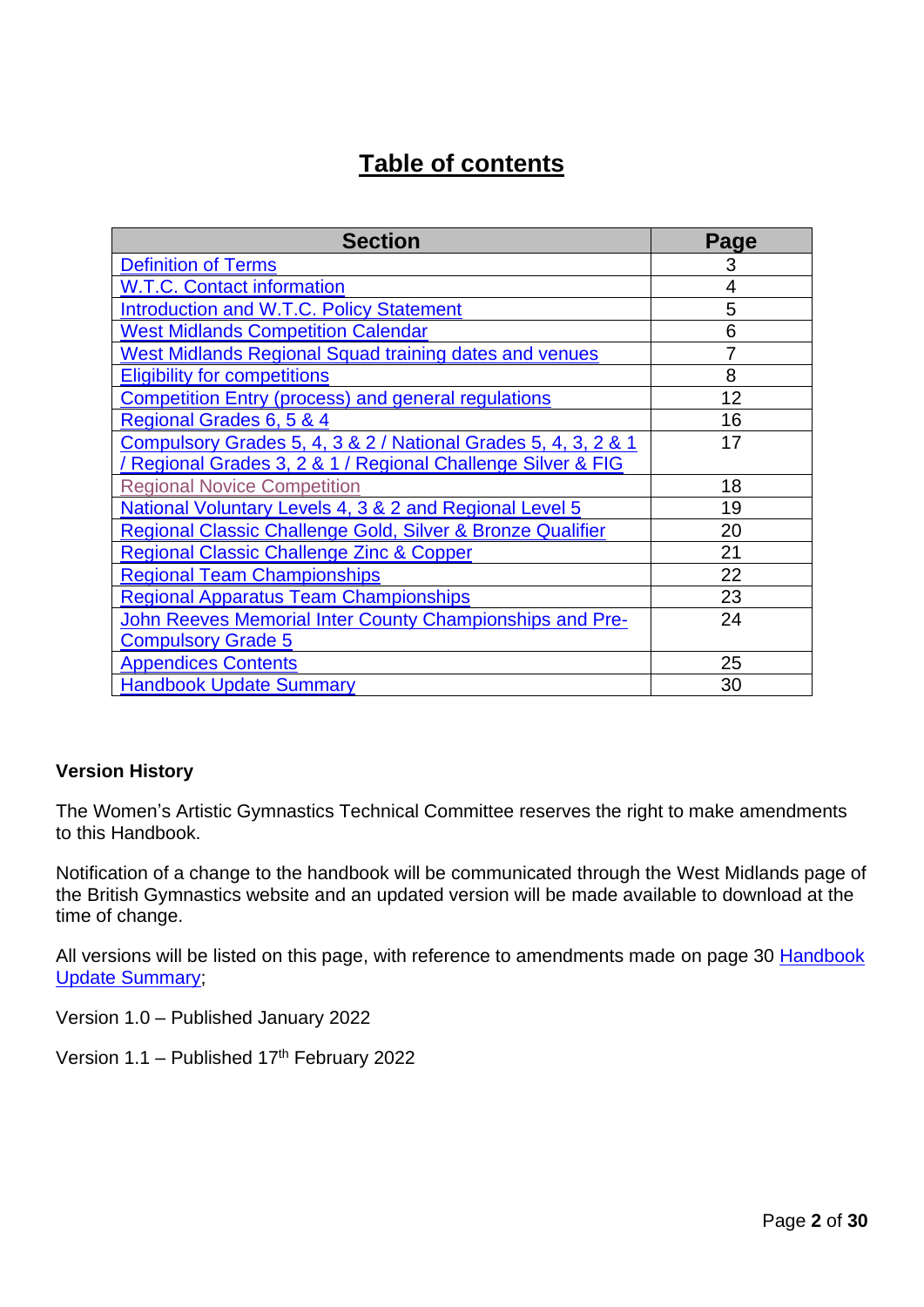# **Definition of Terms (taken from the BG Handbook 2021)**

- <span id="page-2-0"></span>• Assisting Coach (es) are coaches who are permitted on the competition floor and/or warm up hall, but who work under the guidance and responsibility of the supervising coach. Assisting coach (es) must meet all of the relevant eligibility requirements.
- BG means British Gymnastics
- BGF means British Gymnastics Foundation
- Championships means any British Championship organised by or on behalf of BG.
- Code means the Code of Points used for the competition, from which technical information and regulations are taken.
- CPSU means Child Protection in Sport Unit
- Chaperone In exceptional circumstances chaperones may be permitted to fulfil a pastoral care role. Chaperones under no circumstances shall be permitted to Coach Gymnasts.
- Criminal Record Certificate means DBS (previously CRB) Access NI Eligibility or PVG
- Event means any competition and championships organised by or on behalf of WM WTC.
- FIG means Federation International de Gymnastique
- Lead Coach –The coach taking overall responsibility for all the gymnasts from their club/region. The Lead Coach must be present in the competition arena throughout the event to take responsibility for their coaches and gymnasts. The Lead Coach must possess sufficient qualification to cover all the skills that any of their gymnasts will be performing within the competition.
- NDP means National Development Plan
- Officials are people recruited to assist with the delivery of the overall event i.e Competition Organiser, Judging Convenor, Spectator Tickets Volunteer
- OOA–Out of age
- Organiser means the Women's Artistic Gymnastics Regional Competition Organiser or their designated representative, who is authorised by, or on behalf of WM WTC
- Coach (es) are those coaches submitted in the online entry process and who are responsible for the gymnast(s) for the entire event. This coach must have the relevant qualifications and BG membership as defined in the eligibility section of this handbook. Any changes to the supervising coach(es) submitted on the online entry system must be notified to the Competition Organiser prior to the event and in exceptional circumstances if changes are required during the event, these must be notified to the Organisers. Changes to supervising coaches will only be permitted where the replacement coach meets all of the relevant Eligibility requirements
- WM WTC means the Women's Artistic Gymnastics Technical Committee of the West Midlands
- Independent means gymnasts who are not members of a BG registered club but hold appropriate BG membership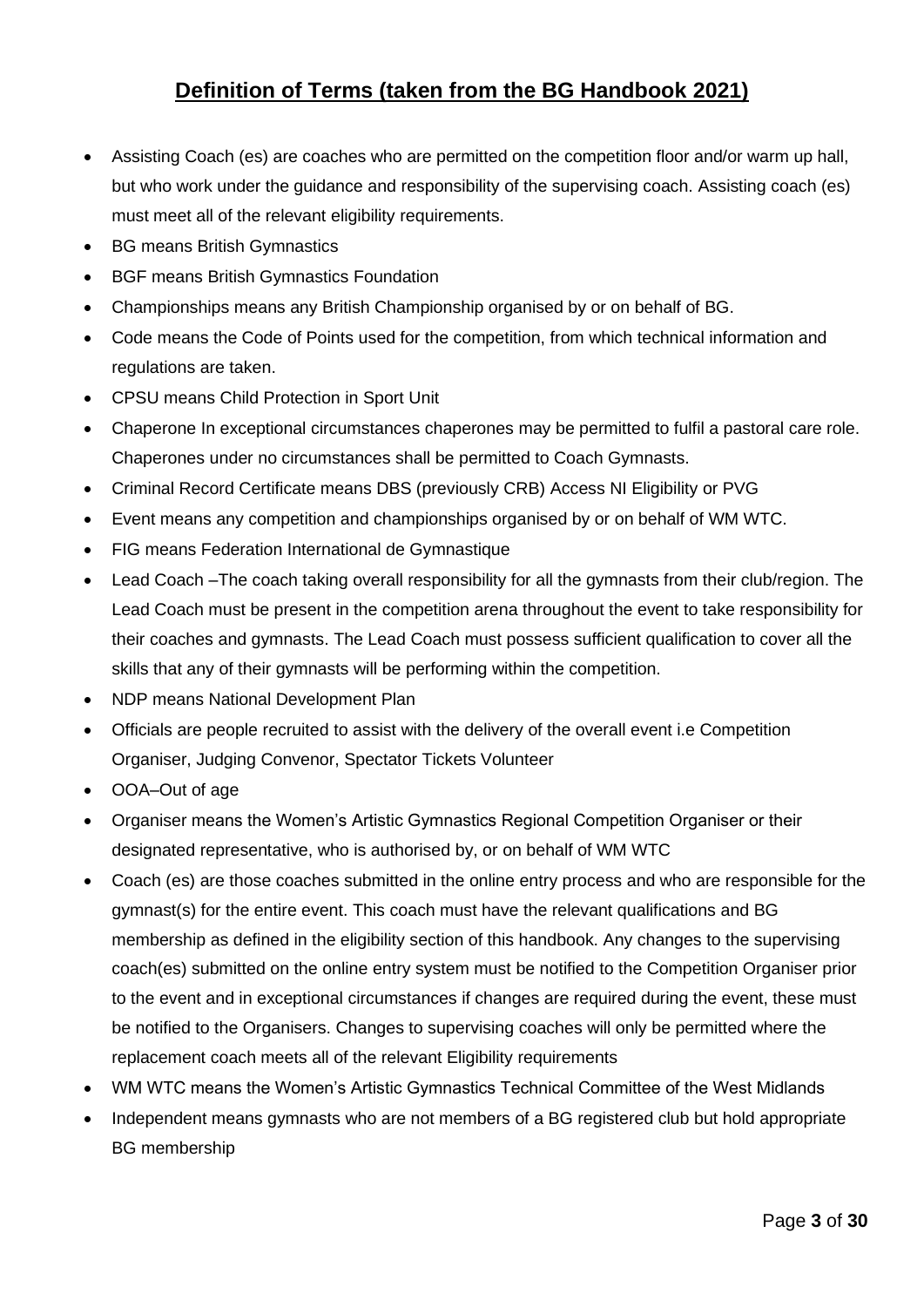# **West Midlands W.A. Technical Committee 2022**

<span id="page-3-0"></span>**Chair Secretary** Chris Paddock Liz Jones [E-mail:](mailto:E-mail) kri55ie4nn@gmail.com

Telephone 07779 321389 E-mail: [Liz0911@hotmail.co.uk](mailto:Liz0911@hotmail.co.uk)

**Vice Chair** Lawrence Brazier E-mail: [Lawrence.brazier@gmail.com](mailto:Lawrence.brazier@gmail.com)

#### **Competition Organiser Competition Conventsion Conventsion Conventsion Conventsion Conventsion Conventsion Conventsion Conventsion Conventsion Conventsion Conventsion Conventsion Conventsion Conventsion Conventsion Convent**

Larissa Meredith larissa.meredith@btinternet.com

Miss Philippa Morgan Letterbox Cottage Holt Fleet Lane Holt Heath **Worcester** WR6 6NW Tel no 01905 620425 0R Mob: 07717 843982 E-mail: [philippa.peter@btopenworld.com](mailto:philippa.peter@btopenworld.com) OR [headcoach@cityofworcestergymnastics.](mailto:headcoach@cityofworcestergymnastics.co.uk) [co.uk](mailto:headcoach@cityofworcestergymnastics.co.uk)

#### **Assistant Judging Convenor**

Samantha Paddock E-mail Samantha.paddock8@gmail.com

#### **Regional Coaching Organiser**

Martin Cox 17 Barlow Avenue Keepers Gate, Glascote **Tamworth** B77 2FS Telephone: 07792 884992 E-mail:

#### **Regional Coaching Panel**

Derek Van der Ploeg Lawrence Brazier

#### **Coaches with County Squad responsibility**

Metropolitan - Alison Last Staffordshire – To be confirmed Worcestershire – Philippa Morgan Warwickshire – Shropshire – Derek Van der Ploeg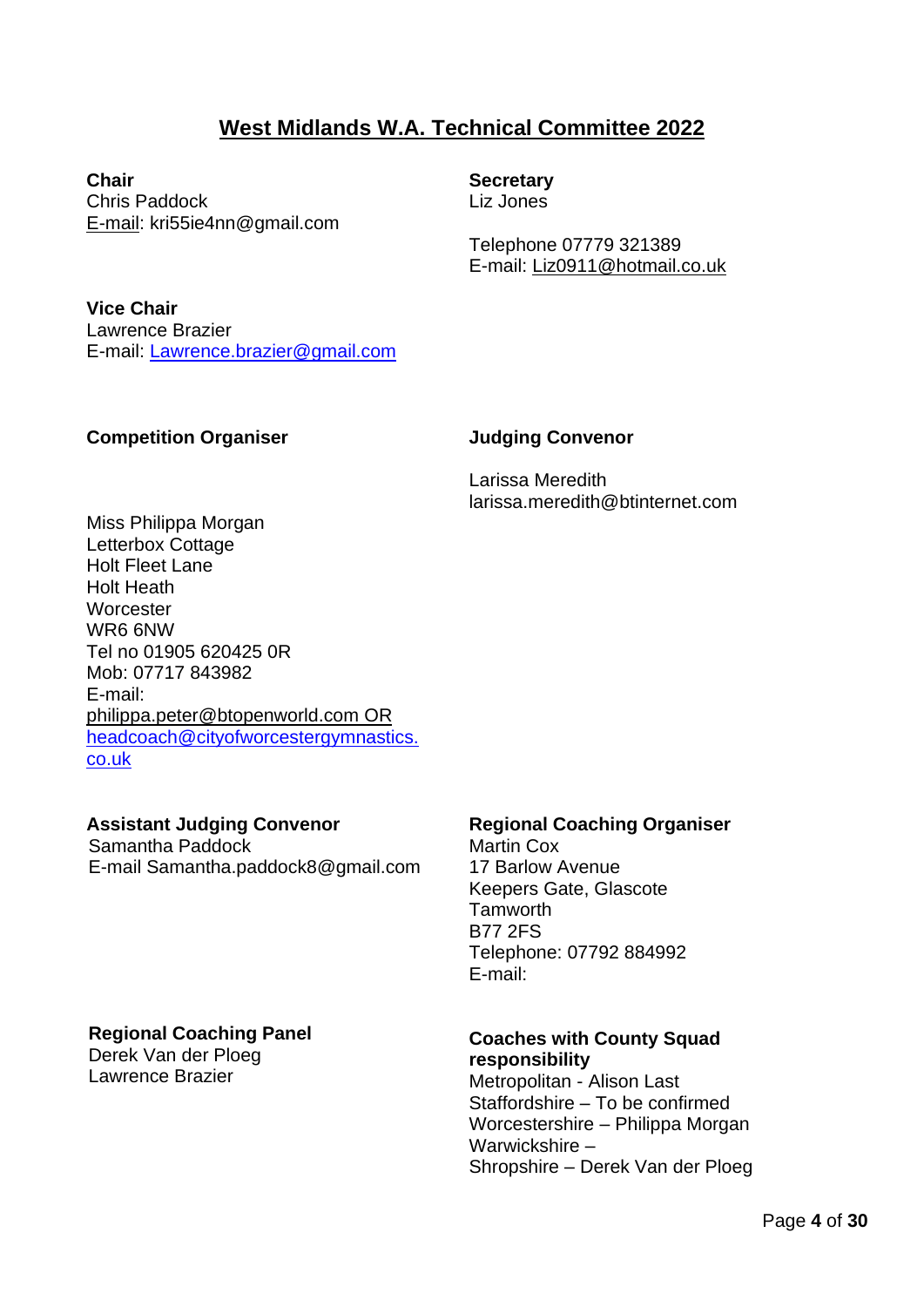# **Introduction**

<span id="page-4-0"></span>The WM WTC produces this specific handbook (relating to Regional Competitions), for Clubs, Head Coaches and Competition Organisers. It should be read in conjunction with the British Gymnastics Association Women's Artistic National Competition Handbook.

Where no specific point is addressed in this handbook, the current National handbook and FIG rules apply. However, the WTC and its appointed officials reserve the right to define any regulation conflict as deemed appropriate to ensure a fair and equitable competition.

The rules and regulations contained in this handbook and in the WA National Competition Handbook must be observed by all clubs and coaches at all times. Please ensure that all coaches know all the rules relating both to each competition and attendance at them. A Welfare Officer is nominated for each Competition to whom any relevant concerns should be addressed in accordance with British Gymnastics Guidelines in such matters.

Competition entries will be through the British Gymnastics Gymnet portal, ensuring all gymnasts, coaches and judges meet the required membership level and standards for the competition. Should there be a situation in which a coach (for development purposes) does not have the required qualification deemed appropriate for the competition, or where there is a late change to the coaching staff for the entry, the Competition Organiser must be contacted at least 48 hours before the event to request a change to allow time for adequate checks to be made and agreement given.

Competition entry fees will be paid using the online payment system via the British Gymnastics website.

# **Policy Statement**

It is the policy of the Regional Technical Committee to provide Regional Competitions which reflect the National Competition Structure and relevant rules, as well as providing opportunities for all gymnasts, whatever their ability, to compete at a level suited to their needs. Coaches are reminded of their duty to encourage gymnasts to achieve their full potential and to move gymnasts through the system, in order to give gymnasts (and parents), the best opportunities and enjoyment of their sport. This will be achieved by entering gymnasts in competitions at a level commensurate with their skills and abilities, at the time of entry.

Coaches are also reminded that they may contact any member of the W.T.C. with any queries; however, technical questions should be addressed to the Chair who will forward them to the relevant technical expert for response. Suggestions for any considered improvement should be sent in writing / email to the Chair.

I would like to take this opportunity to wish all Clubs, Coaches, Judges and Gymnasts a successful and enjoyable 2022

Chris Paddock, Chair W.T.C.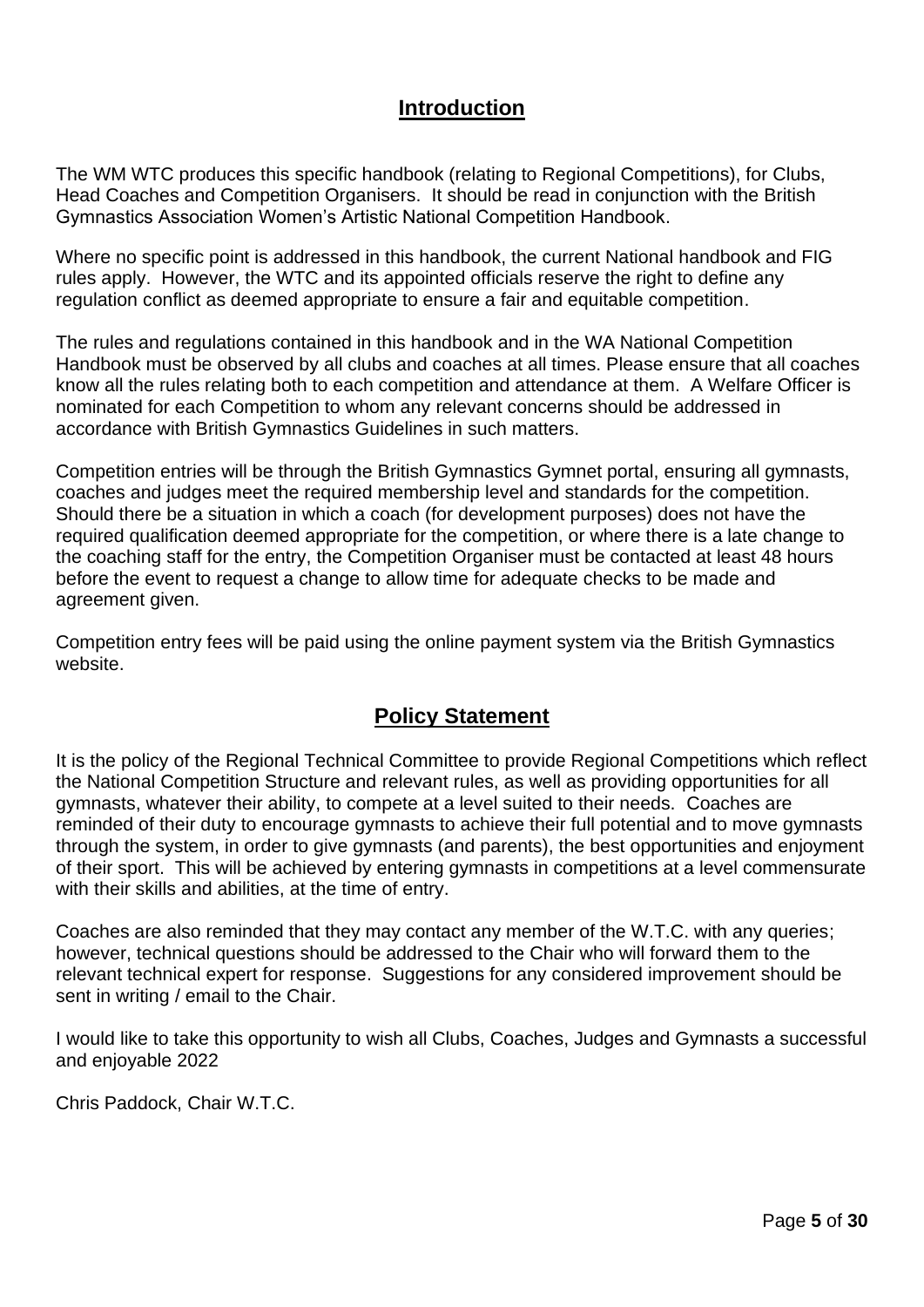# **Regional Competition Calendar 2022**

<span id="page-5-0"></span>

| <b>Date</b>                                     | <b>Competition</b>                                                                                                       | <b>Venue</b>     | <b>Closing</b><br>Date &<br><b>Time</b>     | <b>Rules</b>                                                                                                                                                                                        | <b>National Final Date</b><br>(if applicable)                                                                                       |
|-------------------------------------------------|--------------------------------------------------------------------------------------------------------------------------|------------------|---------------------------------------------|-----------------------------------------------------------------------------------------------------------------------------------------------------------------------------------------------------|-------------------------------------------------------------------------------------------------------------------------------------|
| April 2 <sup>nd</sup> / 3 <sup>rd</sup>         | <b>Regional Grades</b><br>6,5 & 4                                                                                        | Chase<br>Cannock | 6pm<br>4 <sup>th</sup> March                | <b>British Club Grades 2018</b>                                                                                                                                                                     | N/A                                                                                                                                 |
| April 30 <sup>th</sup> / May<br>1 <sup>st</sup> | Compulsory 5, 4, 3 & 2<br>National 5, 4, 3, 2 & 1<br>Regional Grades 3, 2 & 1<br>Regional Challenge FIG &<br>Silver      | Chase<br>Cannock | 6pm<br>18 <sup>th</sup> March               | <b>West Midlands Compulsory</b><br>Level 5<br><b>WAG National Compulsory</b><br>Levels 2, 3 and 4<br>West Midlands National Grade 5<br><b>FIG Code of Points</b><br><b>Classic Challenge Silver</b> | Compulsory 3 and 2 TBC                                                                                                              |
| April 30 <sup>th</sup> / May                    | <b>Regional Grades 321</b>                                                                                               | Chase<br>Cannock | 6pm<br>18 <sup>th</sup> March               | <b>British Club Grades 2018</b>                                                                                                                                                                     | N/A                                                                                                                                 |
| May 21st / 22nd                                 | <b>Regional Novice</b>                                                                                                   | Chase<br>Cannock | 6pm<br>8 <sup>th</sup> April                | <b>West Midlands Novice:</b><br>Beginner / Intermediate /<br>Advanced                                                                                                                               | N/A                                                                                                                                 |
| September<br>24th / 25th                        | National Vol Levels 4, 3, 2,<br>FIG and Regional Level 5<br>Classic Challenge Gold,<br>Silver & Bronze Team<br>Qualifier | Chase<br>Cannock | 16pm<br>12 <sup>th</sup> August             | <b>WAG National Voluntary Levels</b><br>Espoire<br><b>Classic Challenge Rules</b><br><b>West Midlands Level 5</b><br><b>FIG Code of Points</b>                                                      | Classic Challenge 9th - 11th<br>November<br>Level 3 Teams and Level 2<br>Individual 26 <sup>th</sup> / 27 <sup>th</sup><br>November |
| October<br>22nd / 23rd                          | Classic Challenge Zinc &<br>Copper                                                                                       | Chase<br>Cannock | 6pm<br>16 <sup>th</sup><br><b>September</b> | <b>Classic Challenge Rules</b>                                                                                                                                                                      | N/A                                                                                                                                 |
| November 6 <sup>th</sup>                        | <b>Regional Teams</b><br>(Classic Challenge Rules)                                                                       | Chase<br>Cannock | 6pm<br>23 <sup>rd</sup><br><b>September</b> | <b>Classic Challenge Rules</b><br><b>FIG Code of Points</b>                                                                                                                                         | N/A                                                                                                                                 |
| November 20 <sup>th</sup>                       | <b>Apparatus Teams</b><br>(Classic Challenge Rules)                                                                      | Chase<br>Cannock | 6pm<br>7 <sup>th</sup> October              | <b>Classic Challenge Rules</b><br><b>FIG Code of Points</b>                                                                                                                                         | N/A                                                                                                                                 |
| December 4th                                    | <b>John Reeves</b><br>Pre Compulsory 5                                                                                   | Chase<br>Cannock | 6pm<br>21 <sup>st</sup> October             | <b>Classic Challenge Rules</b>                                                                                                                                                                      | N/A                                                                                                                                 |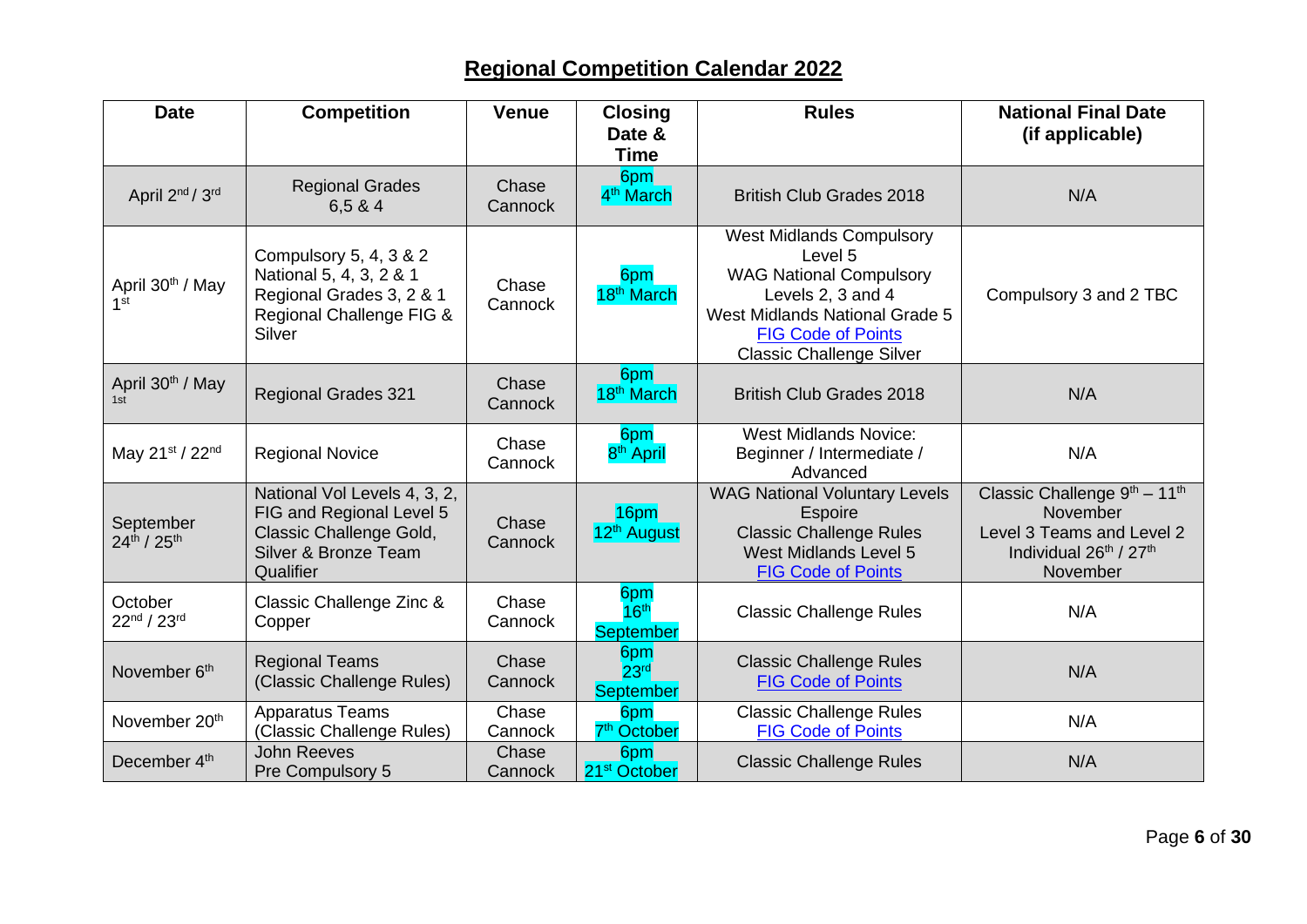# **Regional Squad training dates / venues 2022**

<span id="page-6-0"></span>Due to the lack of availability of Lilleshall, for the time being the WTC will keep you updated as soon as these sessions can be confirmed.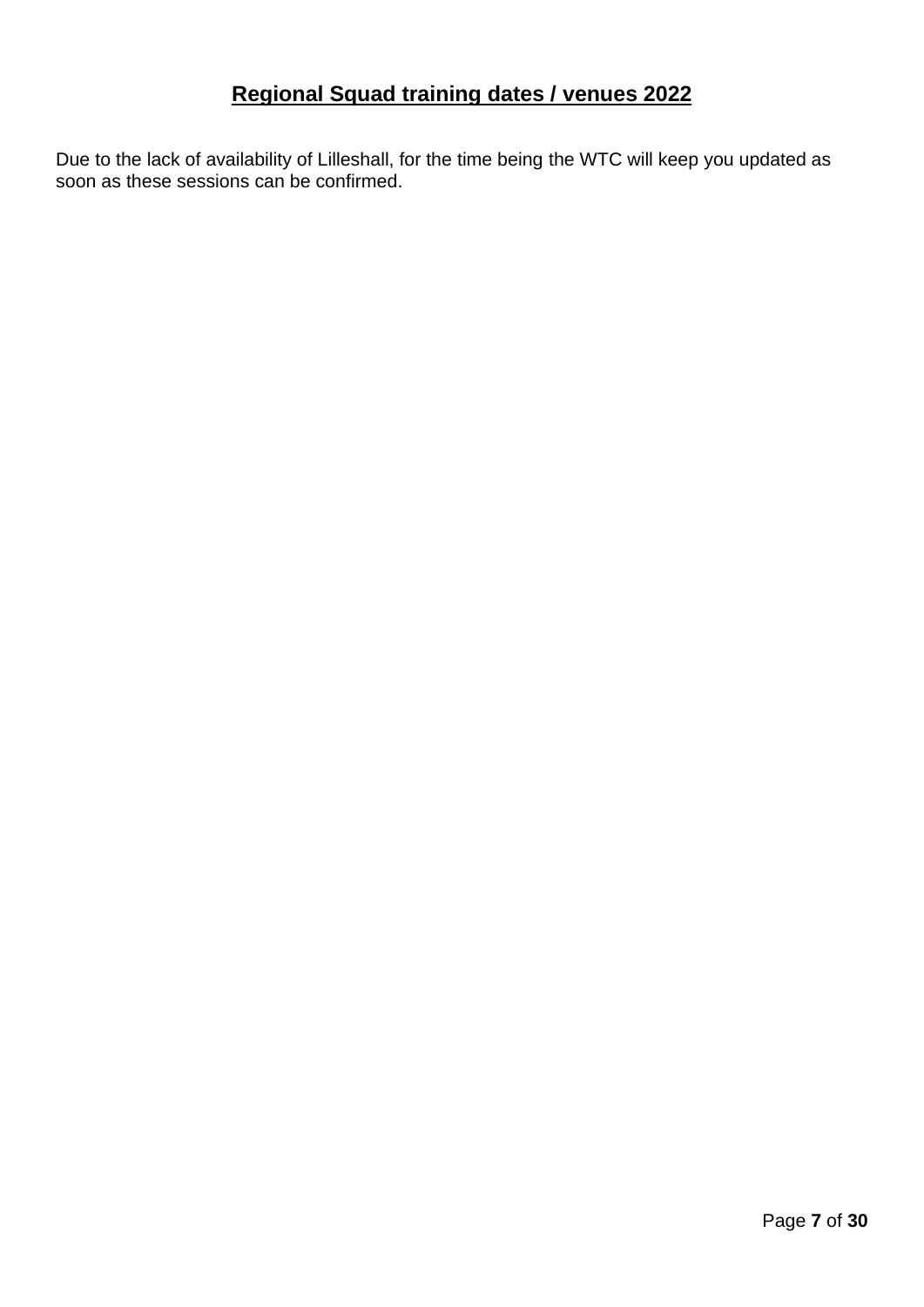# **Eligibility for Competitions**

please read the WA National Competition Handbook 2022

#### <span id="page-7-0"></span>**Membership**

All persons attending WTC events in an official capacity, whether as a gymnast, coach, judge or official are required to hold current BG membership in line with the level of competition entered and awards held:

Gymnasts - Membership level must be Silver, Gold, Joint Gold, or Life Members of BG in order to enter a WTC competition with the exception of the Novice Competitions where Bronze membership is adequate.

Coaches - Coaches' membership level must be Gold, Joint Gold or Life Members of BG and coaches must be qualified to the level of the skills being performed before being allowed to participate in a BG Event. Assisting Coaches - Assisting coaches' Membership level must be Silver (if Level 1), Gold, Joint Gold or Life Members of BG before being allowed to participate in a WTC Event. All coaches must have completed BG approved safeguarding training and this must be valid both at the time of entry and through to the end of the Event. Coaches must also have a valid DBS certificate both at the time of entry and through to the end of the Event. Coaches whose BG membership does not include a current DBS and safeguarding certificate will not be accepted for competition entry purposes. In the absence of an alternative coach with appropriate qualifications, mandatory DBS and safeguarding certificate, the entry will be put on hold whilst the coach has an opportunity to provide relevant evidence to the competition organizer. In the event that evidence cannot be provided, the entry will be declined.

Judges - Judges' membership level must hold a current judging certificate and the required level of British Gymnastics membership determined for their judging qualification, before being allowed to officiate at a BG or WTC Event

Clubs – all Clubs and gymnasts participating in West Midlands AGA competitions and events must be registered members of the West Midlands AGA. Registration to the WMAGA is due each October 1<sup>st</sup>. Information about the registration process and charges can be obtained from the Chair or Treasurer of the WMAGA (see West Midlands page of the British Gymnastics website). In exceptional cases, where a gymnast does not belong to a West Midlands registered club, they must contact the Competition Organizer to enter the Event. Such gymnasts will be given the classification as being a Guest. In such circumstances the gymnasts must nominate a Supervising Coach and must also meet all other membership requirements.

#### **Competition Grade/Level**

Gymnasts can compete two compulsory levels in 2022 if they are ready and are of the minimum age. E.g., Compulsory 3 in their region in March then Compulsory 2 in June, however, a gymnast cannot compete two compulsory national finals in the same year. There will be no re-sit for Compulsory 2 in 2022.

#### **Coach Qualifications**

Entries for competition will only be accepted with a suitably qualified coach. Assisting coaches (Level 1 and above) may be accredited, at the discretion of the Competition Organizer, to be present in the competition arena to assist with the pastoral care of the gymnasts.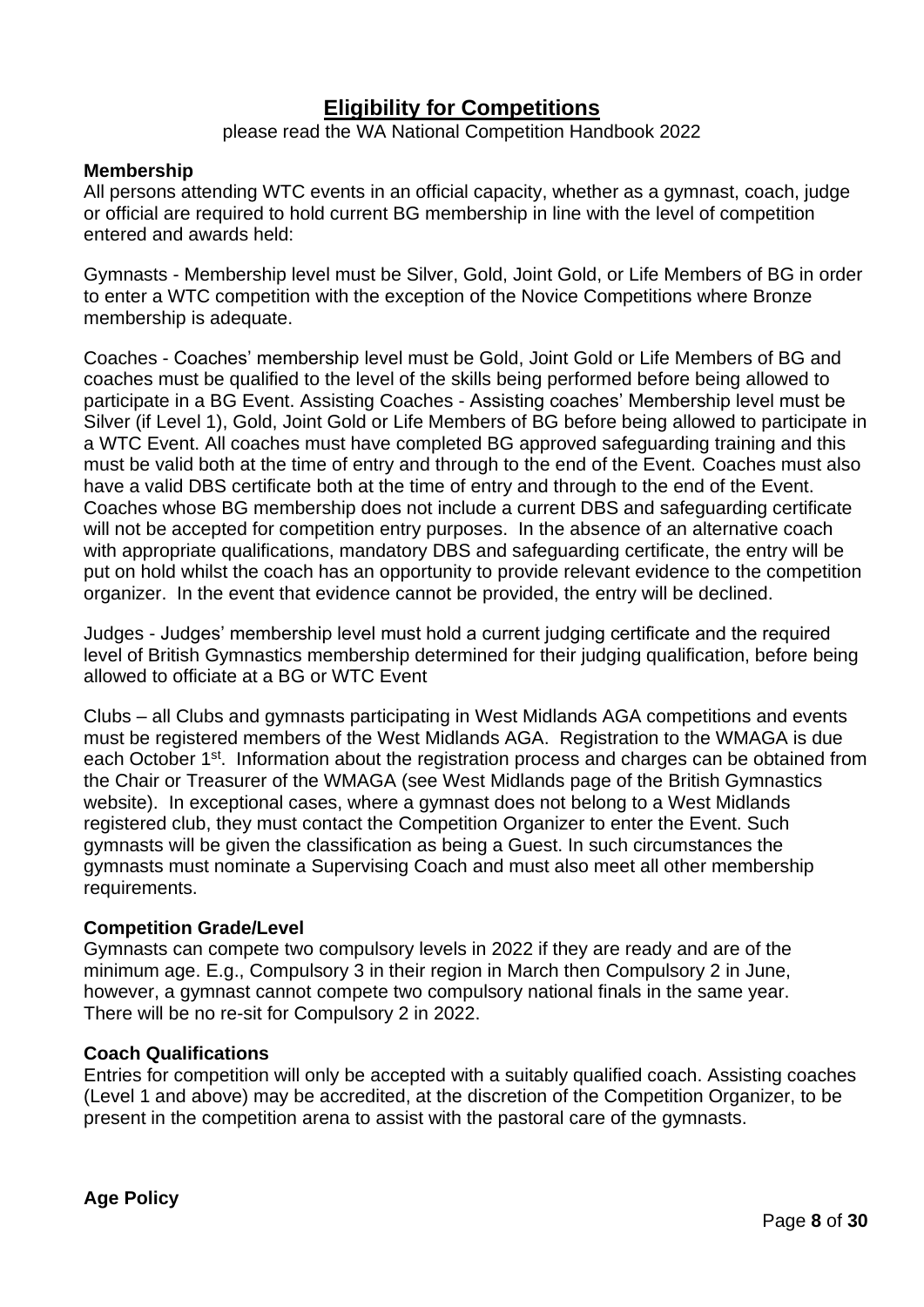Gymnasts age will be taken as the age reached in the year of the competition.

#### **Year born eligibility for WAG national competitions & WTC regional competitions 2022**

See BG competition handbook for eligibility criteria for National Compulsory and NDP grades competitions

| Age                | Year<br><b>Born</b>  | National<br>Compulsory<br><b>Elite Levels</b> | <b>NDP National</b><br><b>Grades</b>                                                     | <b>NDP</b><br>Regional<br><b>Grades</b> | <b>West Mids. Regional</b><br>Competitions                                                                                     |
|--------------------|----------------------|-----------------------------------------------|------------------------------------------------------------------------------------------|-----------------------------------------|--------------------------------------------------------------------------------------------------------------------------------|
| Min age 8          | 2014                 | <b>No National</b><br>compulsory<br>level     | NDP Club Grade 6<br>(Not eligible: a pass at any<br><b>Compulsory or National Grade)</b> |                                         | WM Compulsory 5<br>In Age Level 5                                                                                              |
| Min age 9          | 2013                 | Compulsory 4                                  | NDP Club Grade 6                                                                         |                                         | <b>WM Preliminary</b><br>National Grade 5 (new<br>in 2020) for 9 & 10 year<br>olds<br>WM Out of Age Lev 5<br>WM In Age Lev 4   |
| Min age 10         | 2012                 | Compulsory 3                                  | National 4                                                                               | Regional 4                              | <b>WM Preliminary</b><br>National Grade 5 (new<br>in 2020) for 9 & 10 year<br>olds<br>WM Out of Age Lev 4<br>WM In Age Level 3 |
| Min age 11         | 2011                 | Compulsory 3<br>Compulsory 2                  | National 3                                                                               | Regional 3                              | WM Out of Age Lev 4/3<br>WM In Age Level 2                                                                                     |
| Min age 12         | 2010                 | Compulsory 2                                  | National 2                                                                               | Regional 2                              | WM Out of Age Lev<br>4/3/2<br><b>Espoir Regional</b><br>Championships                                                          |
| Min age 13         | 2009                 |                                               | National 1                                                                               | Regional 1                              | WM Out of Age Level<br>4/3/2<br><b>WM Espoir Regional</b><br>Championships                                                     |
| Espoir (12-<br>13) | 2009-<br>10          | <b>British</b><br>Championships               | <b>Challenge Cup</b>                                                                     |                                         | WM Out of Age Level<br>4/3/2<br><b>WM Espoir Regional</b><br>Championships                                                     |
| Junior (14-<br>15) | 2007-<br>08          | <b>British</b><br>Championships               | <b>Challenge Cup</b>                                                                     |                                         | WM Out of Age Level<br>4/3/2<br><b>WM Junior Regional</b><br>Championships                                                     |
| Senior<br>$(16+)$  | 2006<br>or<br>before | <b>British</b><br>Championships               | Challenge Cup                                                                            |                                         | WM Out of Age Level<br>4/3/2<br><b>WM Senior Regional</b><br>Championships                                                     |

Subject to performance level, the top 4 gymnasts will represent the West Midlands at National Age Group Finals and Classic Challenge Finals. Gymnasts in 5th will be nominated reserve.

The region has introduced a new Preliminary / National Grade 5 for gymnasts who are working towards national grades and for whom club 5 does not offer sufficient challenge.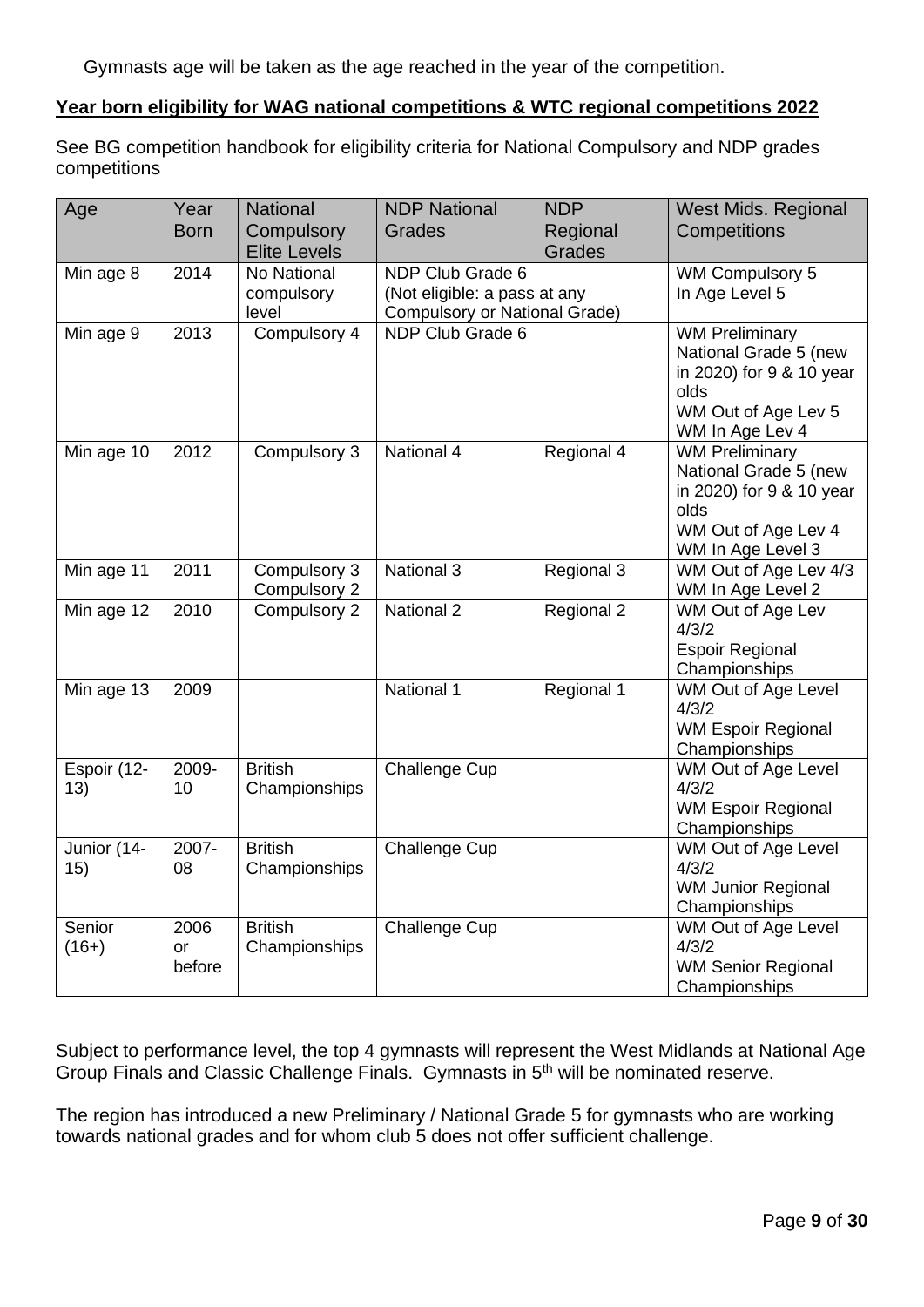# **West Midlands Regional Competitions**

#### **West Midlands Grades competitions**

In addition to the BG national NDP and compulsory grading structure offered within the region, in 2018 the region introduced a pre-compulsory grade 5 competition for gymnasts preparing for the compulsory 5 grade the following spring. In 2022 we have introduced a new **Preliminary / National Grade 5** for gymnasts who are working towards national grades and for whom club 5 does not offer sufficient challenge.

#### **Recreational Novice Competition**

This regional competition is open to any gymnast aged 8 years upwards (in the year of the competition) who has not competed in a full four-piece competition, other than this one, at any time. Only three of the four pieces of apparatus need be competed. (Gymnasts may compete on all four pieces but only the best three scores will count).

Gymnasts can repeat this Competition as many times as they like provided they have not competed any four-piece Competitions (i.e., a competition which requires a gymnast to compete on all 4 apparatus). The Novice Competition does not count as a four-piece competition even if the gymnast does perform on all four pieces since the scores are only taken from the best three offered.

Gymnasts who have only competed in Club Grade 6 or Level 5 events (or equivalent) and more than 3 years ago may revert to this competition if they wish.

#### **Level 5**

Open to any gymnast who has not competed in an individual Regional competition above level 5 previously, or who has not achieved the score which requires them to move to level 4. Any gymnast that has competed in Compulsory 5 must enter Level 5 as they are not eligible for Classic challenge Zinc or Copper.

#### **Levels 4, 3 & 2.**

All in age gymnasts may enter the level of competition in their appropriate age year. Subject to performance level, the top 4 (plus gymnasts with qualifying score) form the regional team for National Finals, where such national Finals are available. Gymnasts who enter Compulsory Level 2 and 1 must compete in age at regional voluntary competitions or enter at F.I.G.

#### **Classic Challenge (previously Out of Age Levels 4, 3 & 2)**

Classic Challenge competitions are open to gymnasts who meet the minimum age required, there is no top age band. Coaches are reminded that there are no 'pass' marks for age group competitions and gymnasts may progress through the levels without reaching the score at which gymnasts must move up. As this is the first-time gymnasts will be competing Classic Challenge rules there are currently no 'pass' scores, these will be set following the competition and published in the 2023 Handbook. Gymnasts who achieve those scores will however be **required** to progress to the next level in 2023 to ensure fair competition. Coaches may wish to progress gymnasts to the next level at their discretion even when they have not achieved the score at which they are required to do so. **Please note any individual national or regional 4-piece competition (except the Regional Novice Competition) will be used to identify whether a gymnast has achieved the score at which they must progress to the next level.** All gymnasts who compete in compulsory grade 2 must compete in Regional FIG competition.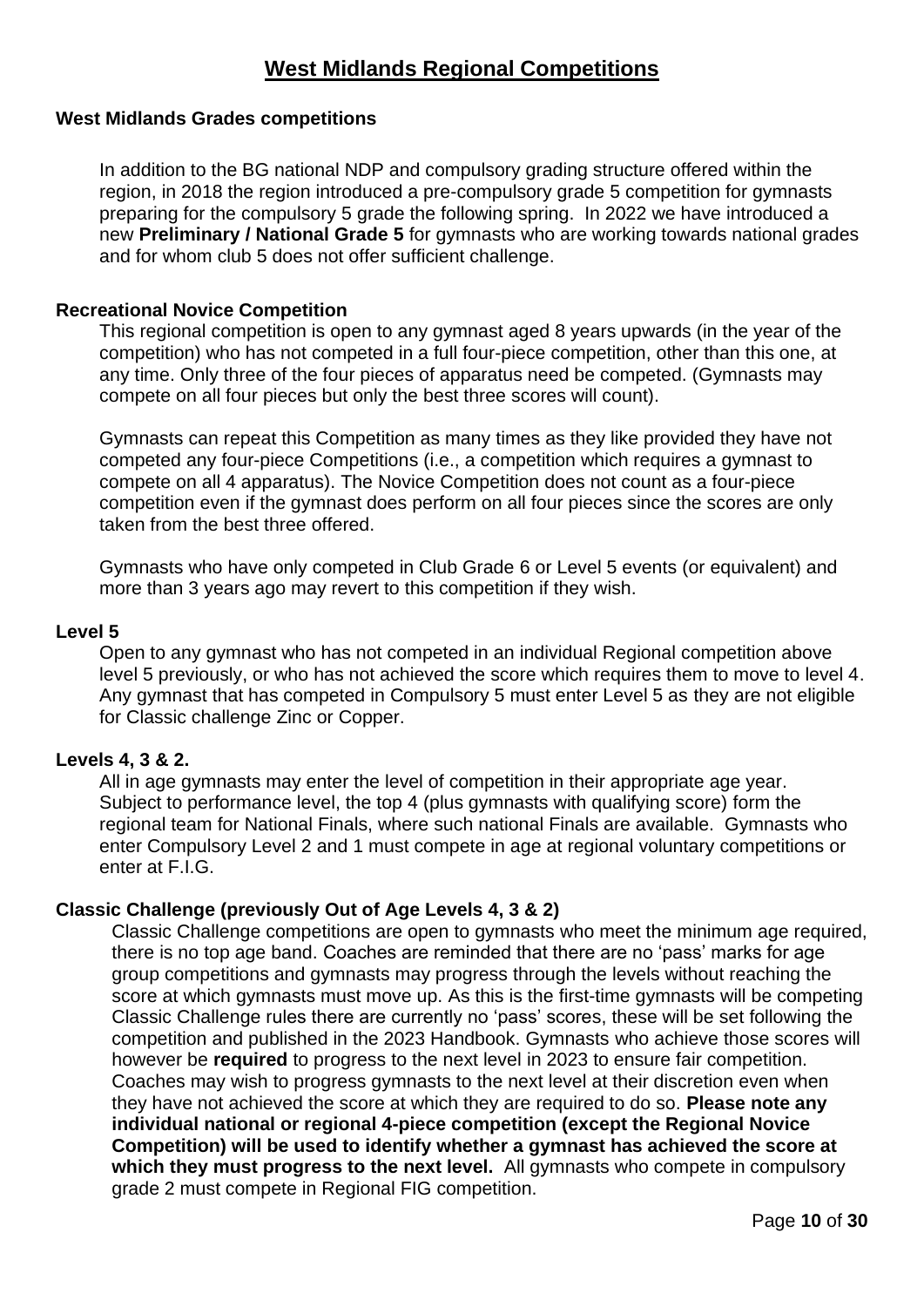#### **Regional Teams**

Gymnasts may move to a higher level to make up a team but may compete at only one level in each team competition.

#### **Regional Team Apparatus**

Gymnasts may move to a higher level to make up a team but may compete at only one level in each team competition.

#### **John Reeves Inter County Memorial Competition**

All members of the County Teams must be current active members of the County Squad organisations or the Regional Development Group (i.e., participating in WM Regional Squad and aged 10 – 11 years old), as notified to the W.T.C. (See County Coach responsibilities in Regional Handbook). County Squad and Regional Squad membership lists to be sent to Regional Competition Organiser (Philippa Morgan) at the start of the year and after any midyear trial.

The following gymnasts are **not eligible** to enter the John Reeves Inter County Memorial Competition: National and Regional Squad gymnasts, including those who have been full members of the Regional Squad during the current or preceding year (this is any gymnast named in the full regional squad even when not attending squad training); any gymnast who has competed for the Region in National Age Group Championships or Compulsory Grades Championships or any gymnast eligible by virtue of score to compete in National Finals in the current year at Compulsory and or In Age levels (including 2 & 1) and any gymnast who has competed at FIG in any regional or national individual competition. Gymnasts named within the regional squad development group (i.e., age 11 years or younger), and are therefore not full members of the regional squad may compete.

Coaches with Regional Squad responsibilities will ensure that the list of gymnasts selected is sent to the Competition Organiser.

#### **Pre-compulsory grade 5**

Open to gymnasts who are due to compete at compulsory grade 5 in the following year. This competition has a modified code/programme and gives gymnasts an opportunity of a 'practice' event ahead of the regional event in the spring of the following year.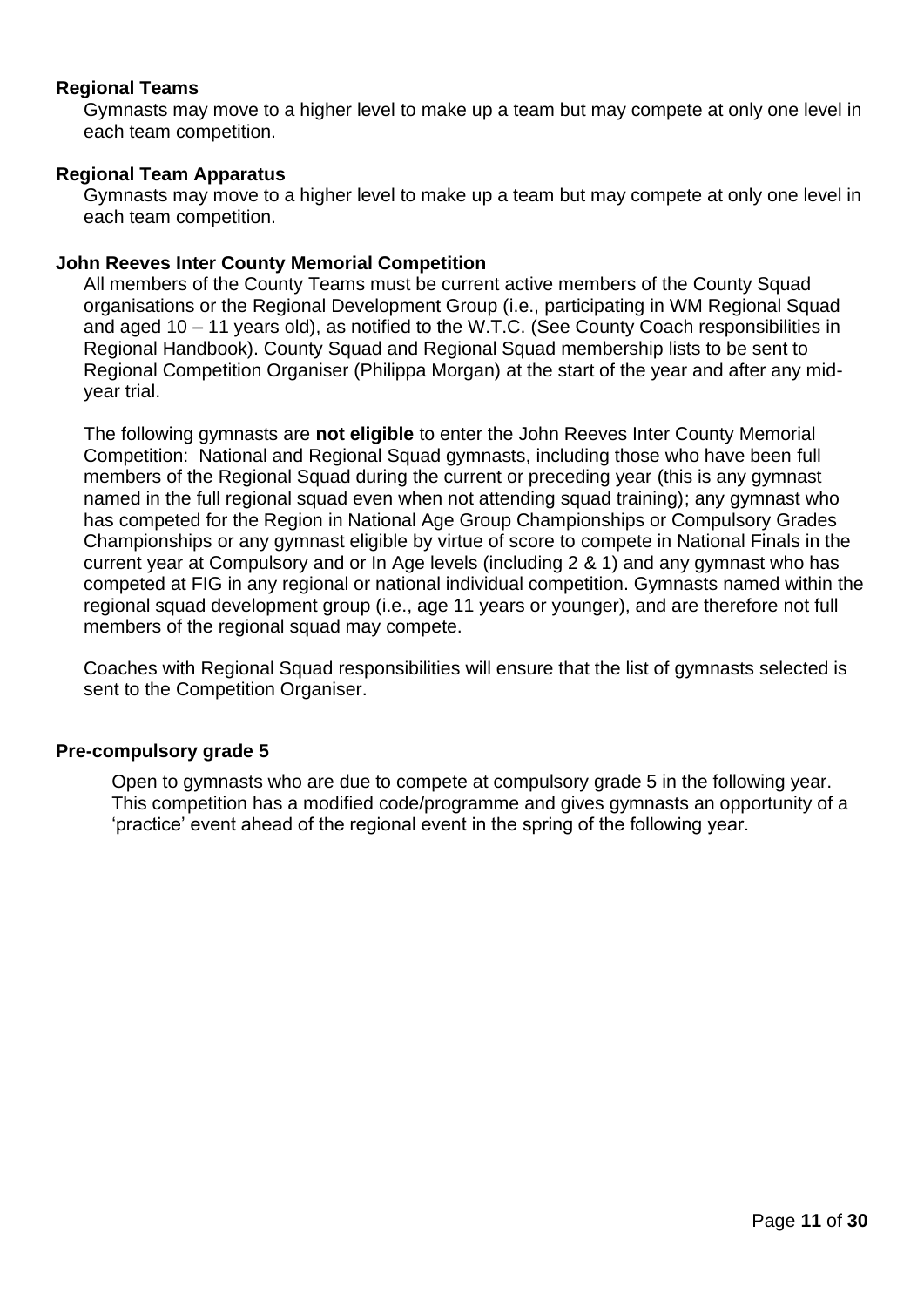# **Competition Entries**

#### <span id="page-11-0"></span>**Entry Process**

Entry to all WTC competitions is Online only via the British Gymnastics website portal. All entries must be submitted by the stipulated closing date and time. **Do not nominate a judge just to get your entry through, if we find that a club has done this, we reserve the right to refund your entry and withdraw your gymnasts from the competition.** 

#### **Methods of Payment**

Payment will be payable at the time of entry using the BG Portal and payment systems.

#### **Late Entries**

Late entries will only be considered in exceptional circumstances All requests for a late entry must be made by emailing the competition organiser within 7 days of the closing date. In the unlikely event of a late entry being accepted, payment of double the normal entry fee stated for the competition will be required for individual competitions and double the normal entry fee stated for team competitions. If the draw has already been made, if accepted, late entries will be placed in a group at the discretion of the organiser

#### **Withdrawal and Substitutions**

Amendments to an entry before the closing date will not incur a penalty and in the case of withdrawals, the entry fee will be refunded. Entry fees are non-refundable after the closing date.

**Any queries or requested changes to the competition programme must be sent by email to the Competition organizer and will always be receipted. If you do not receive a receipt, please try alternative ways to contact the organisers – no receipt received is an indicator that your email has not been received and therefore you cannot assume it has been accepted.**

In the case of a team entry, if a club wishes to make a substitution (due to the withdrawal of a previous entrant), they can only do so up to noon on the Friday before the event. Substitutions will not incur a fee however there is no guarantee that the substituted names will be included in the programme.

Where it is necessary to substitute a coach, the club must inform the Competition organizer Department, so the coach can be checked for membership, awards and safeguarding, before they can be accredited for the competition.

Where, through unforeseen circumstances, this is not possible or, where information has not previously been supplied, the substitute must inform the organizer immediately on arrival at the venue and produce their coaching award certificate, current BG membership card and a current BG specific DBS certificate.

#### **Terms & Conditions of entry to all competitions – see BG handbook**

#### **Judges**

**T**he competition programme cannot operate without judges. A nominated judge/s is therefore required to complete any online entry. It is essential the nominated judge **is aware of and has agreed to the nomination** – if the judge later withdraws from the competition, the club's entry is at risk of being rejected on the grounds of the club not meeting the entry requirements. Clubs are advised to speak to colleagues from other clubs to request help should they be unable to nominate a judge from within the club before entering the competition. Where a judge from another club is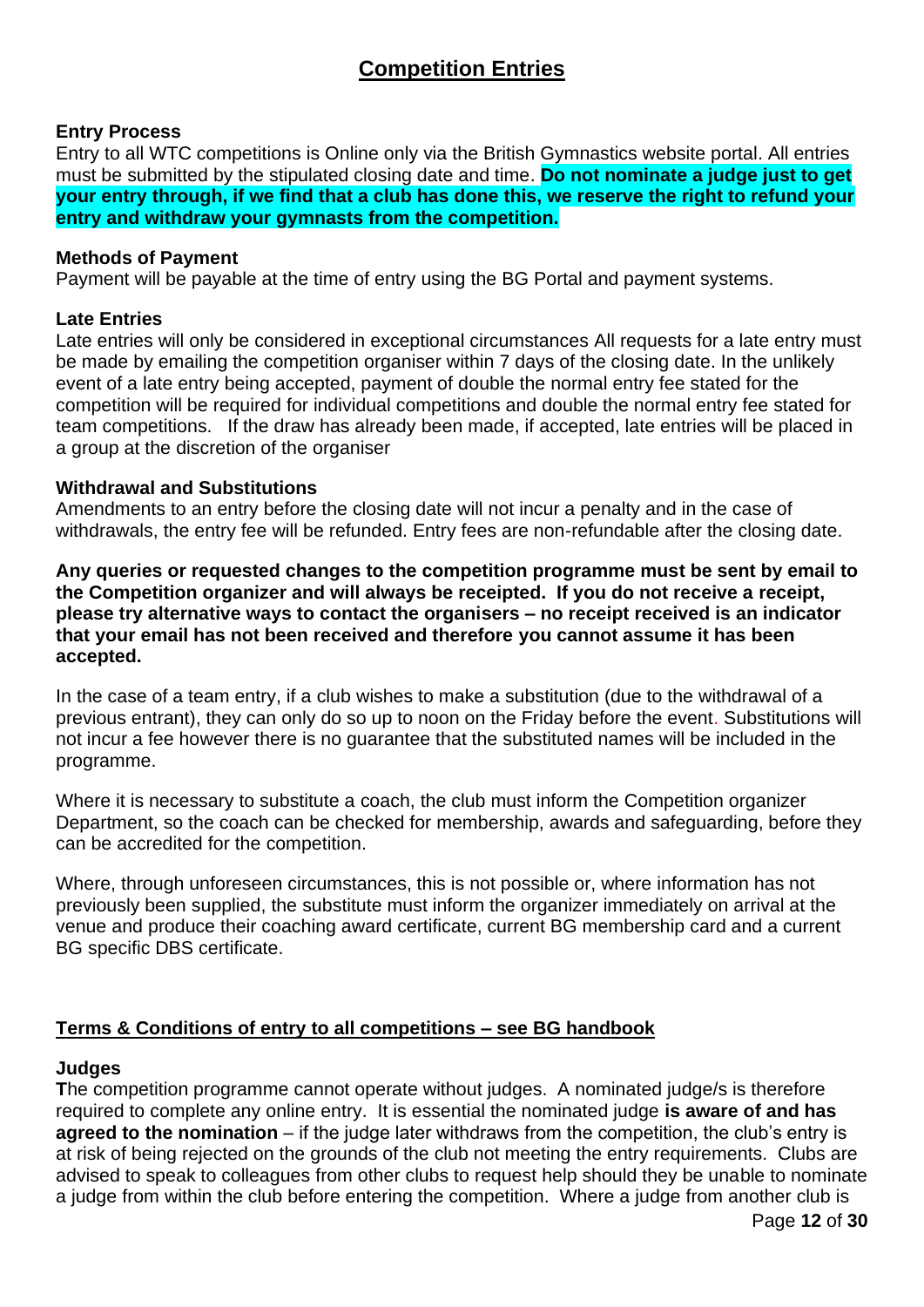available and agrees, the club can then advise the competition organizer who will override the judge nomination requirement for that entry only. If a club is unable to nominate a judge after attempts have been made to recruit a judge from elsewhere in the region, they should contact the Judging Convener for assistance. There is no longer the option to pay an additional fee to enter a competition without a nominated judge.

#### **General Regulations**

#### **Volunteers**

The WTC will act to protect any volunteers working on their behalf. All WM WTC events operate a zero-tolerance approach to foul language or any abusive or aggressive behavior. Anyone found breaking these rules will be asked to leave the competition arena and, if necessary, the venue. Please help us ensure the competition arena has a friendly atmosphere (adapted from the BG National Finals workplan information)

#### **Registration**

Only register your Gymnast(s)/Club/Region when those competing in that section of the event have arrived at the event and intend to compete. Please inform the registration desk of any withdrawals as soon as possible

#### **Competition Attire and Conduct**

#### **Gymnasts**

Refer to the Women's Artistic Code of Points

#### **Coaches**

Coaches must wear a tracksuit with full length sports leggings/sports trousers with a collared polo shirt or club/regional t-shirt and appropriate gym/training shoes. The wearing of GBR or Home Nations attire at BG Events is strictly forbidden Coaches should be mindful of having hair in the style that is safe for the Gymnast. Coaches will not be allowed to support on the competition floor if wearing ANY jewellery. If it is impossible to remove items of jewellery, they should be taped. Exceptions are as per Health & Safety Guidance: Safe Coaching (taken from BG competition handbook 2020)

Coaches must not leave the floor at any time during the competition except for comfort breaks. Coaches must not communicate with anyone in the audience either verbally; text / phone or by sign at any time.

#### **Judges**

Refer to the [Women's Artistic Code of Points](file:///E:/WTC/en_WAG%20CoP%202022-2024.pdf)

Judges must check with the judging convener 4 weeks prior to the Competition if they have not already been advised, to confirm which apparatus they are judging. If for any reason a judge finds they are unable to judge, they must let the Judging Convener know as soon as possible, with a name of a substitute judge of the equivalent qualification who is available.

Judges must prepare before the competition by checking any rules and recent rule clarifications relevant to the apparatus / competition they are judging. Judges should whenever possible practice judging routines on the designated apparatus either in a club or using video / DVD

Judges must arrive in plenty of time for the judges meeting. Mobile devices must not be used at the judging table. Judges must only leave the judging table for toilet and meal breaks and must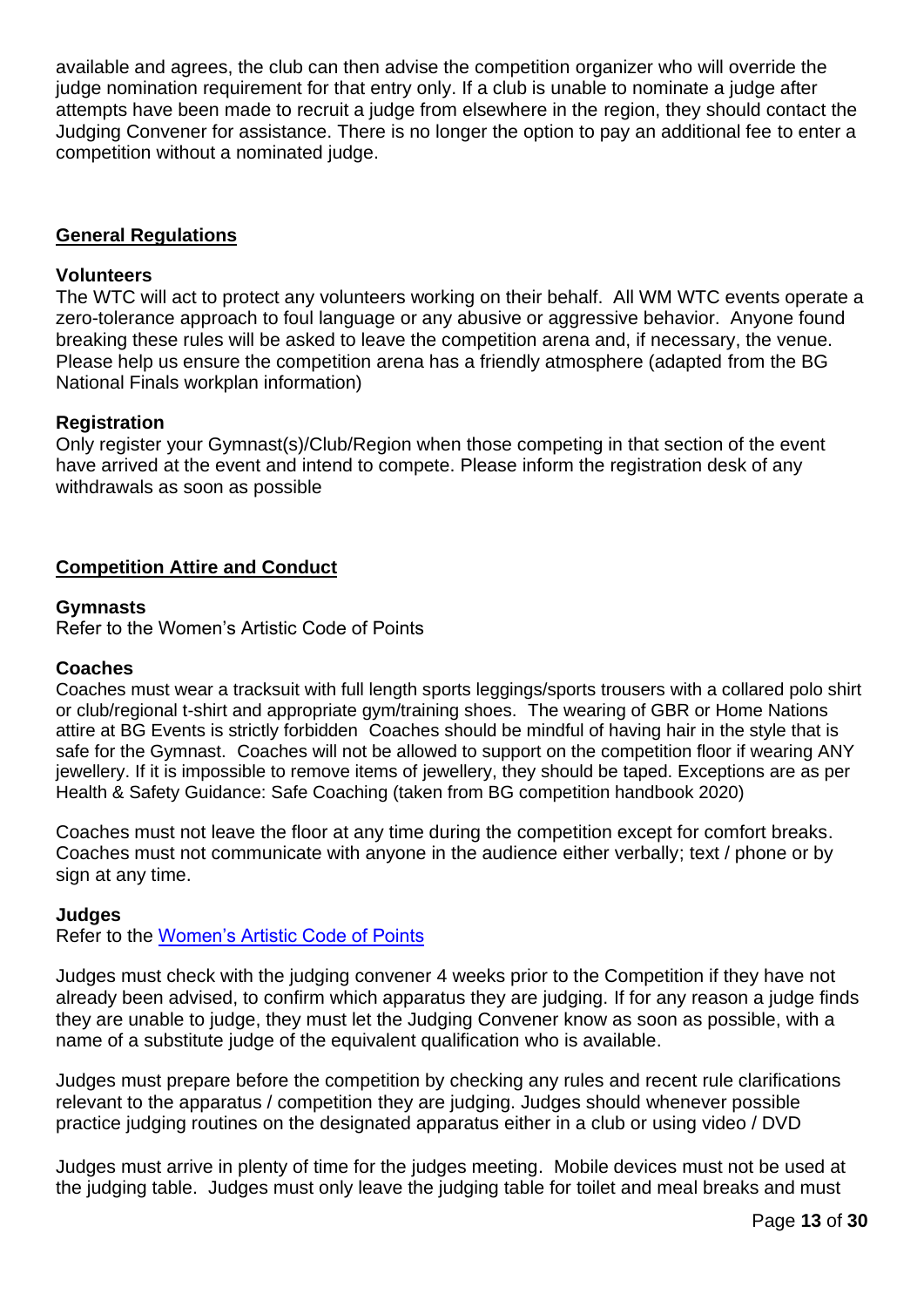not move around the competition arena or audience if they have finished early. Head judges must stand to greet each rotation of gymnasts – other judges may remain seated.

Judges (other than head judges or instructed to do so by head judge) must not speak to coaches / offer advice. Head judges should do so only in relation to the conduct of the competition.

Judges must be prompt and fair. It is not a requirement that judges agree on every point. They are not expected to agree with everything the head judge says but should respect the head judge. If judges have made their view known they can agree to differ or in the case of an unacceptable difference in scores – the head judge has the right to ask a judge to change their score.

Score sheets must be completed and submitted promptly after each rotation and before the start of the next rotation competing. Judges must focus on their own competition. Head judges may need to communicate to clarify queries about the rules, but in general should wait until asked for an opinion.

If a judge has concerns about the conduct of another judging panel, they must raise it with the competition organiser or the Judging Convenor if present. If a judge is unhappy with the way their panel was run, they must address their concerns to the competition organizer or judging convener after the competition.

Requests can be made to adopt reasonable clothing modifications at any BG competition on religious grounds only. All requests must be emailed to the competition organizers at least four weeks before the competition closing date, to allow sufficient time for full consideration of the application and any possible health and safety implications.

For competitors, coaches and judges, chewing gum is not allowed at any phase of the competition, including the opening ceremony and presentation of the awards or closing ceremony. Apart from as required for the running of the competition, gymnasts, coaches, judges and officials must not use mobile phones or any other electronic communication devices including tablets, to make calls, take photographs or be used for other forms of communication in the main arena during the event.

#### **Order of Performance**

The order of competing for individual events and team events shall be decided according to the competition arrangements made by the organizer or such officials as may be authorized by the Technical Committee. For the purpose of maintaining a smooth and timely running of the event, or where the safety, security and good performance of the gymnasts is a concern, the TC reserve the right to alter the grouping of gymnasts and/or running order of performances as may be deemed necessary by the organizer or authorized officials.

#### **Music**

All music for competition routines must conform to the relevant licensing requirements. Details may be found in the British Gymnastics National Competition Handbook. The region will now be using digital formats for music as a more efficient way of playing music at competitions. The coach will bring a copy of the gymnast's music on a USB stick, clearly marked with the Gymnast's name and Club to the Registration, at the start of the competition. A sticky or other form of label with the Gymnast's name and competition number will be applied to the USB stick at the time of registration.

#### **Competition Apparatus**

Unless otherwise stated, the equipment at WTC competitions will be to current FIG specifications.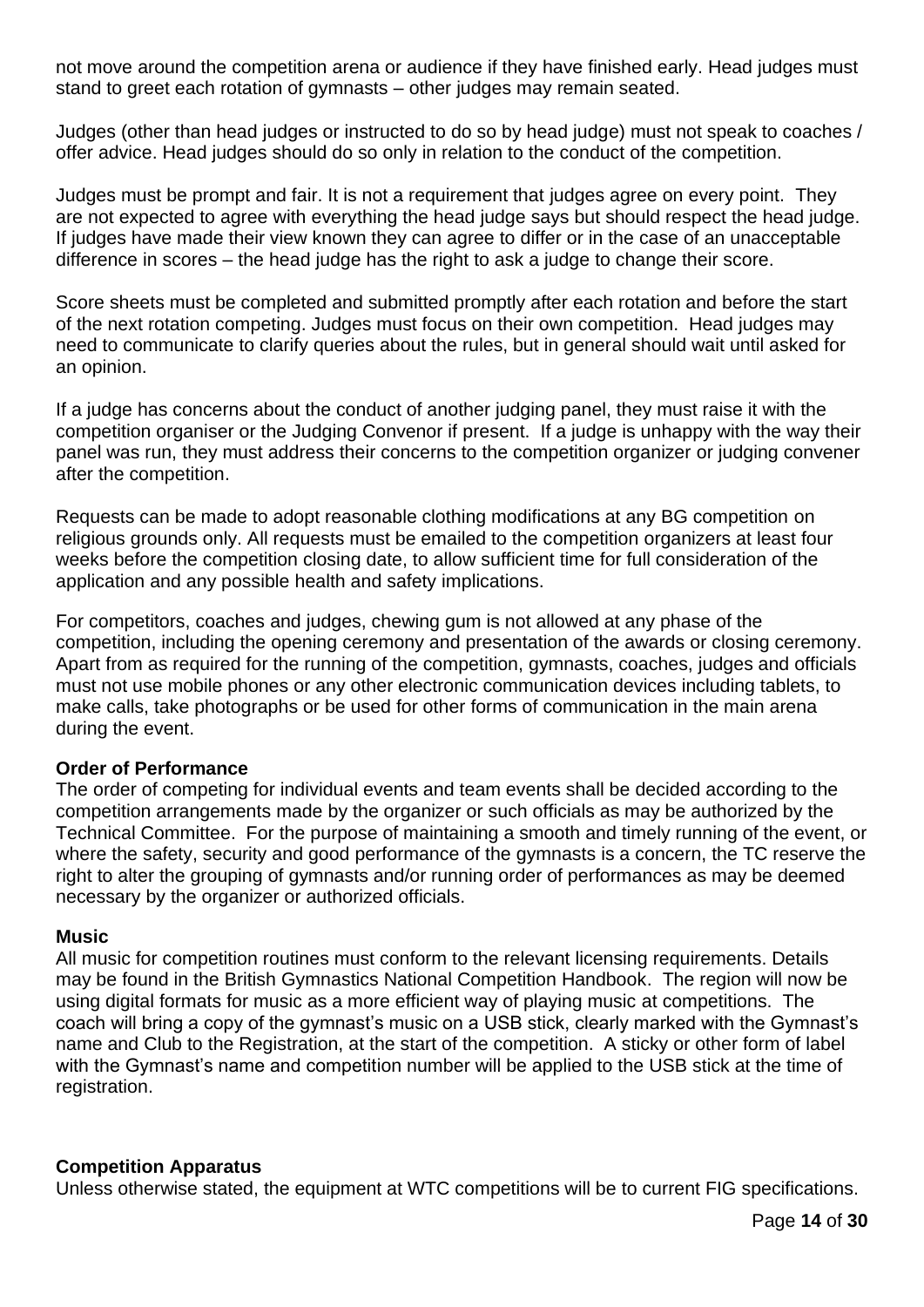Tall Gymnasts – Uneven Bars - Both Bars may be raised by 5cm or 10cm where a gymnast's feet touch the basic matting while she is hanging on high bar or hips touch the basic matting while she is hanging on low bar.

Where a single bar is used this may be raised so that the gymnast's feet in long hang clear the matting. The request for the bars to be raised by email to the Competition organizer at the time of competition entry. The bars will be raised in accordance with the FIG/WTC regulations.

#### **Inquiries**

All inquiries must be made to the Competition organizer within 15 minutes of the coach receiving the score slip. If necessary, a coach should register their intention to inquire by approaching the Competition organizer. If a coach has approached the judging panel and discussed a gymnast's score, they may not register an inquiry. A coach may only inquire about the D score. The WTC cannot accept any video or photographic analysis at an event

Gymnasts who are in a medal position are expected to remain in the venue until the completion of the competition and participate in the medal presentation ceremony to collect their award in person.

#### **Tenure of trophies**

Where trophies are presented, it is the responsibility of the winning club to arrange for the inscription of, as well as safekeeping and maintenance of, the trophy and for returning it to the organizer prior to the competition the following year by either making arrangements for it to be delivered to the competition venue on the day or returning it to the competition organiser at least one week prior to the competition. Failure to do this or loss of trophy will incur a cost to the individual / club

#### **Etiquette for National Competitions**

The team manager will be appointed by the WTC and the manager's decision is final in all matters relating to the running of the event. Specifically, the manager will determine and register the order of work for the event. All gymnasts must be correctly dressed in Regional Leotards and Tracksuit and with correct coloured scrunches. All Coaches must arrive in good time for registration. Coaches must be appropriately dressed in Regional White polo shirt and navy/black tracksuit trousers. Regional jackets are also available for coaches. Regional clothing must be ordered and purchased with sufficient time for delivery prior to the competition. Orders for Leotards must be accompanied by correct size/gymnast measurements (This will be done after the Regional Competition leading to Finals so coaches must remain behind to deal with clothing) Parents or clubs on behalf of parents will need to pay a deposit for clothing.

The WMAGA ask all coaches and gymnasts to treat all equipment used for events with respect to avoid damage and the need for costly repairs or replacement. Should any advice be required about appropriate use of the equipment at events, please approach the Competition Organiser.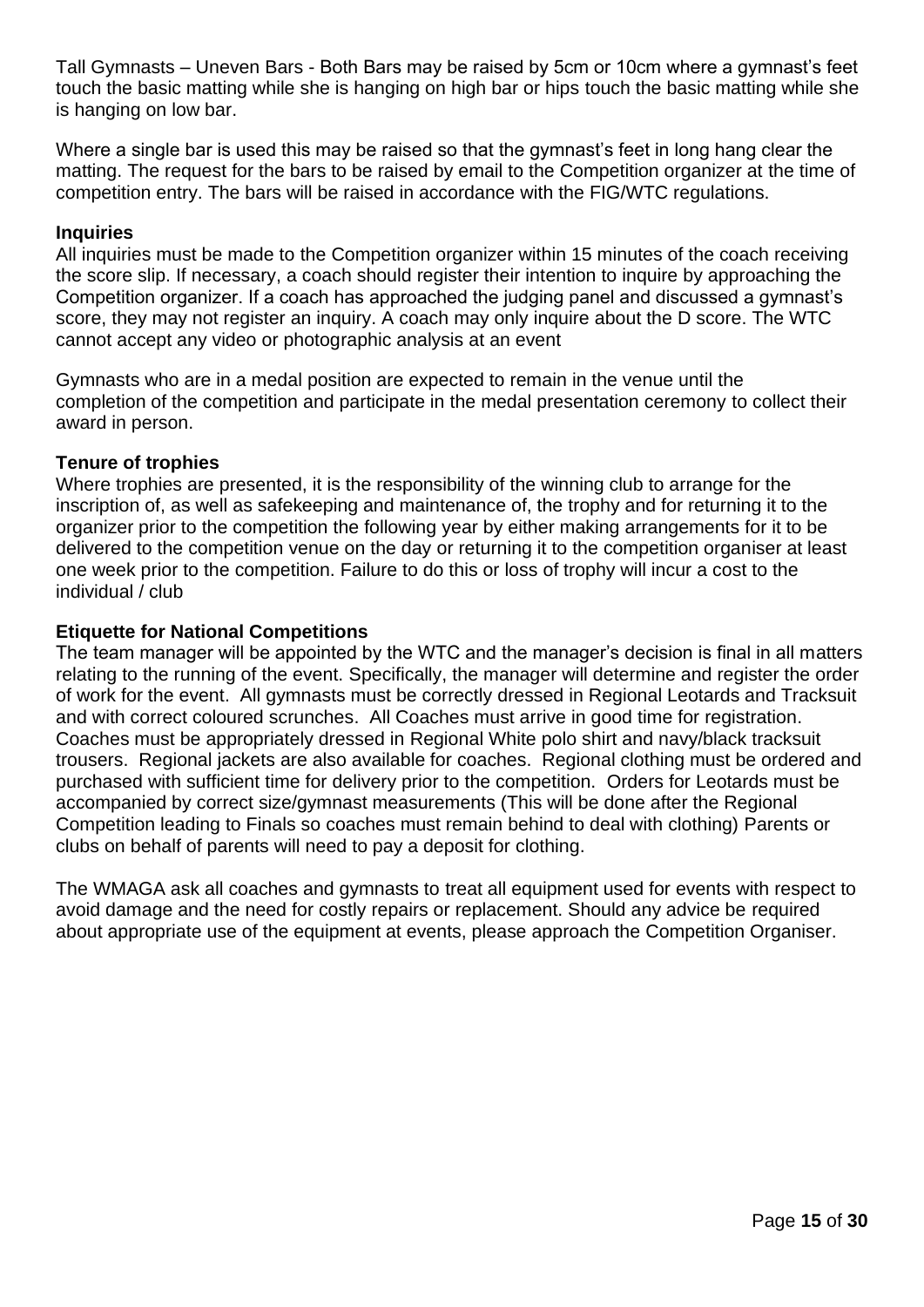# **Regional Grades 6, 5 & 4**

<span id="page-15-0"></span>

| <b>Date</b>                  | April 2 <sup>nd</sup> / 3 <sup>rd</sup>                            |
|------------------------------|--------------------------------------------------------------------|
| <b>Venue</b>                 | <b>Chase Leisure Centre</b>                                        |
| <b>Closing Date</b>          | 6pm Friday 4 <sup>th</sup> March                                   |
| <b>Entry fee</b>             | £37.00 per gymnast                                                 |
| <b>Age Group</b>             |                                                                    |
| <b>Judging Rules</b>         | As per FIG                                                         |
| <b>Apparatus Regulations</b> | As per <b>FIG</b>                                                  |
| <b>Judging levels</b>        | Minimum of 2 Judges on each piece one must be regional             |
| <b>Coaching levels</b>       | Minimum WA Level 2                                                 |
| <b>Gymnast Membership</b>    | Minimum BG Silver                                                  |
| <b>Competition format</b>    | 10-minute general warm up then apparatus warm up and compete       |
|                              |                                                                    |
| <b>Awards</b>                | Medals will be given to the Top 3 gymnast in each category and age |

Groups will be split within region for medals**.**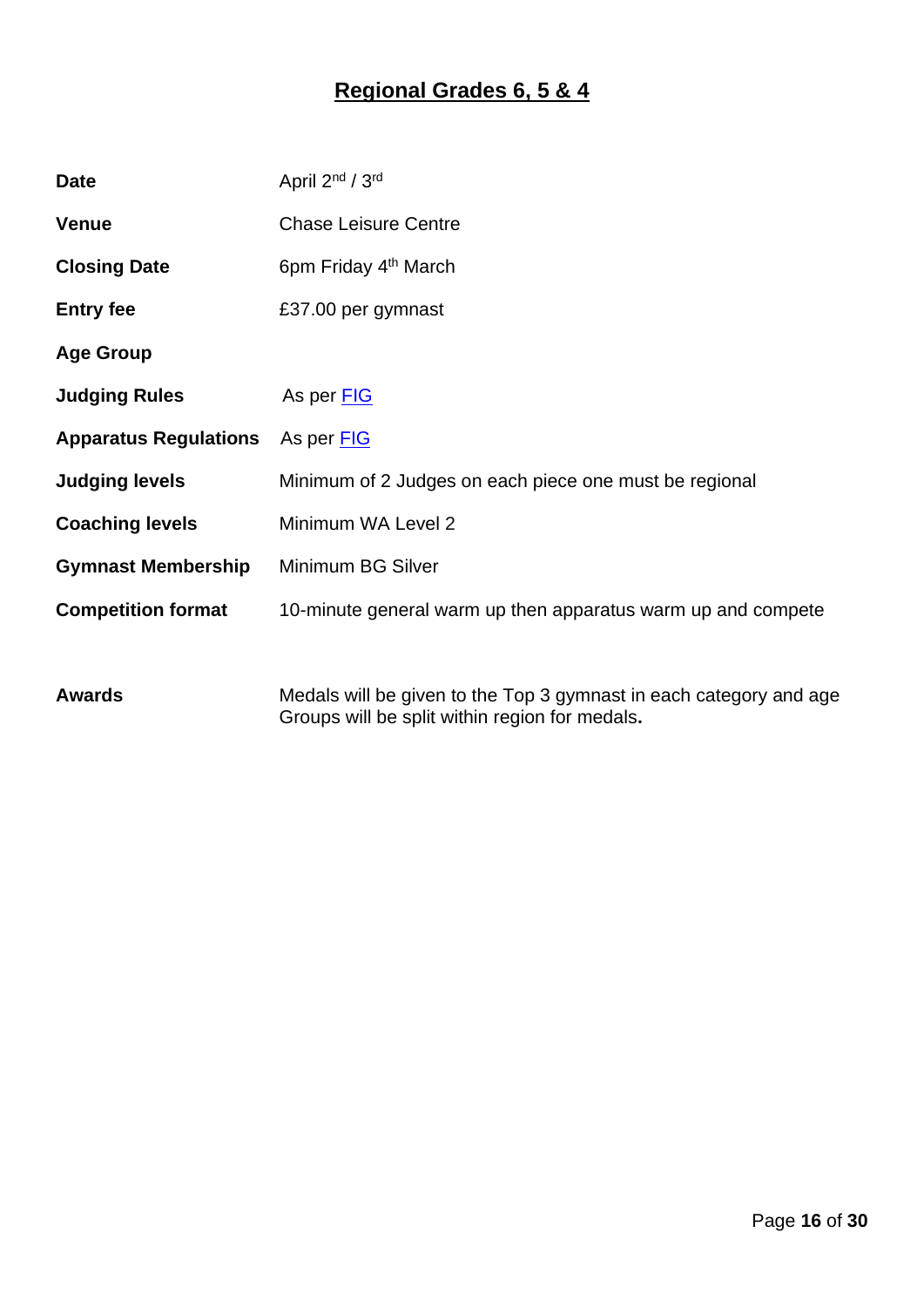# <span id="page-16-0"></span>**Compulsory Grades 5, 4, 3 & 2, National Grades 5, 4, 3, 2 & 1, Regional Grades 3, 2, & 1 Regional Challenge FIG & Silver**

| <b>Date</b>                  | April 30 <sup>th</sup> / May 1 <sup>st</sup>                                                                                                              |
|------------------------------|-----------------------------------------------------------------------------------------------------------------------------------------------------------|
| <b>Venue</b>                 | <b>Chase Leisure Centre</b>                                                                                                                               |
| <b>Closing Date</b>          | 6pm Friday 18 <sup>th</sup> March                                                                                                                         |
| <b>Entry fee</b>             | £37.00 per gymnast                                                                                                                                        |
| <b>Age Group</b>             |                                                                                                                                                           |
| <b>Judging Rules</b>         | As per FIG                                                                                                                                                |
| <b>Apparatus Regulations</b> | As per FIG                                                                                                                                                |
| <b>Judging levels</b>        | Minimum of 2 Judges on each piece one must be regional                                                                                                    |
| <b>Coaching levels</b>       | Minimum WA Level 2                                                                                                                                        |
| <b>Gymnast Membership</b>    | <b>Minimum BG Silver</b>                                                                                                                                  |
| <b>Competition format</b>    | 10-minute general warm up then apparatus warm up and compete<br>Compulsory 2 & Regional Challenge FIG – Full apparatus warm up,<br>touch warm-up, compete |

#### **Eligibility**

**The Challenge FIG and Challenge Silver are for gymnasts that have already completed their grades and passed Regional Grade 1 or National Grade 1. The FIG competition (16 years +) will follow FIG rules and the Silver competition (12 years +) will follow the Class Challenge Silver rules.** 

**These competitions are there to allow gymnasts who have completed grades, to have another individual competition in the year and give them the same opportunities to gymnasts who are still doing grades.**

**Awards** Medals will be given to the Top 3 gymnast in each category and age Groups will be split within region for medals**.**

#### *Compulsory 4 does not go to National Finals. Compulsory 3 and 2 national finals date to be confirmed.*

Gymnasts can compete two compulsory levels in 2022 if they are ready and are of the minimum age. E.g., Compulsory 3 in their region in March then Compulsory 2 in June, however, a gymnast cannot compete two compulsory national finals in the same year.

Please notify the Regional Competition Organiser if your gymnast will be competing Compulsory 3 regionally and Compulsory 2 later in the year.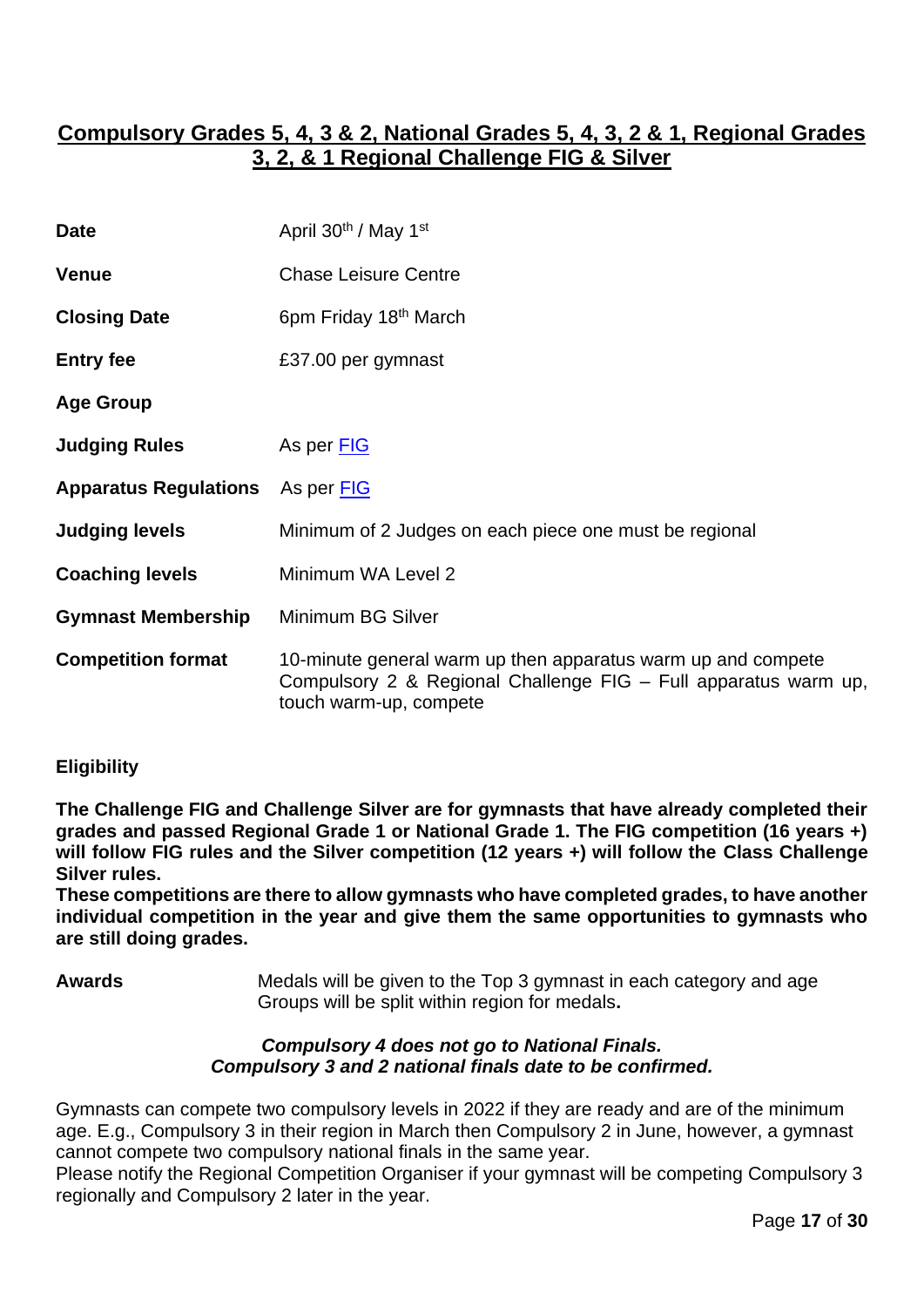# **Regional Novice**

<span id="page-17-0"></span>

| <b>Date</b>                                    | May 21 <sup>st</sup> / 22 <sup>nd</sup>                                         |
|------------------------------------------------|---------------------------------------------------------------------------------|
| <b>Venue</b>                                   | <b>Chase Leisure Centre</b>                                                     |
| <b>Closing Date</b>                            | 6pm Friday 8 <sup>th</sup> April                                                |
| <b>Entry fee</b>                               | £37.00 per gymnast                                                              |
| <b>Age Group</b>                               |                                                                                 |
| <b>Judging Rules</b>                           |                                                                                 |
| <b>Apparatus Regulations</b> As per <b>FIG</b> |                                                                                 |
| <b>Judging levels</b>                          | Minimum of 2 Judges on each piece one must be regional                          |
| <b>Coaching levels</b>                         | Minimum WA Level 2                                                              |
| <b>Gymnast Membership</b>                      | <b>Minimum BG Bronze</b>                                                        |
| <b>Competition format</b>                      | 10-minute general warm up then apparatus warm up and compete                    |
|                                                |                                                                                 |
| A <i>. .</i>                                   | معم امعه يسمع ملعم وامعم مرزبه معصومون ممكن معالج ملا مرمن تعامل الزبر وامامه ا |

**Awards** Medals will be given to the Top 3 gymnast in each category and age Groups will be split within region for medals**.**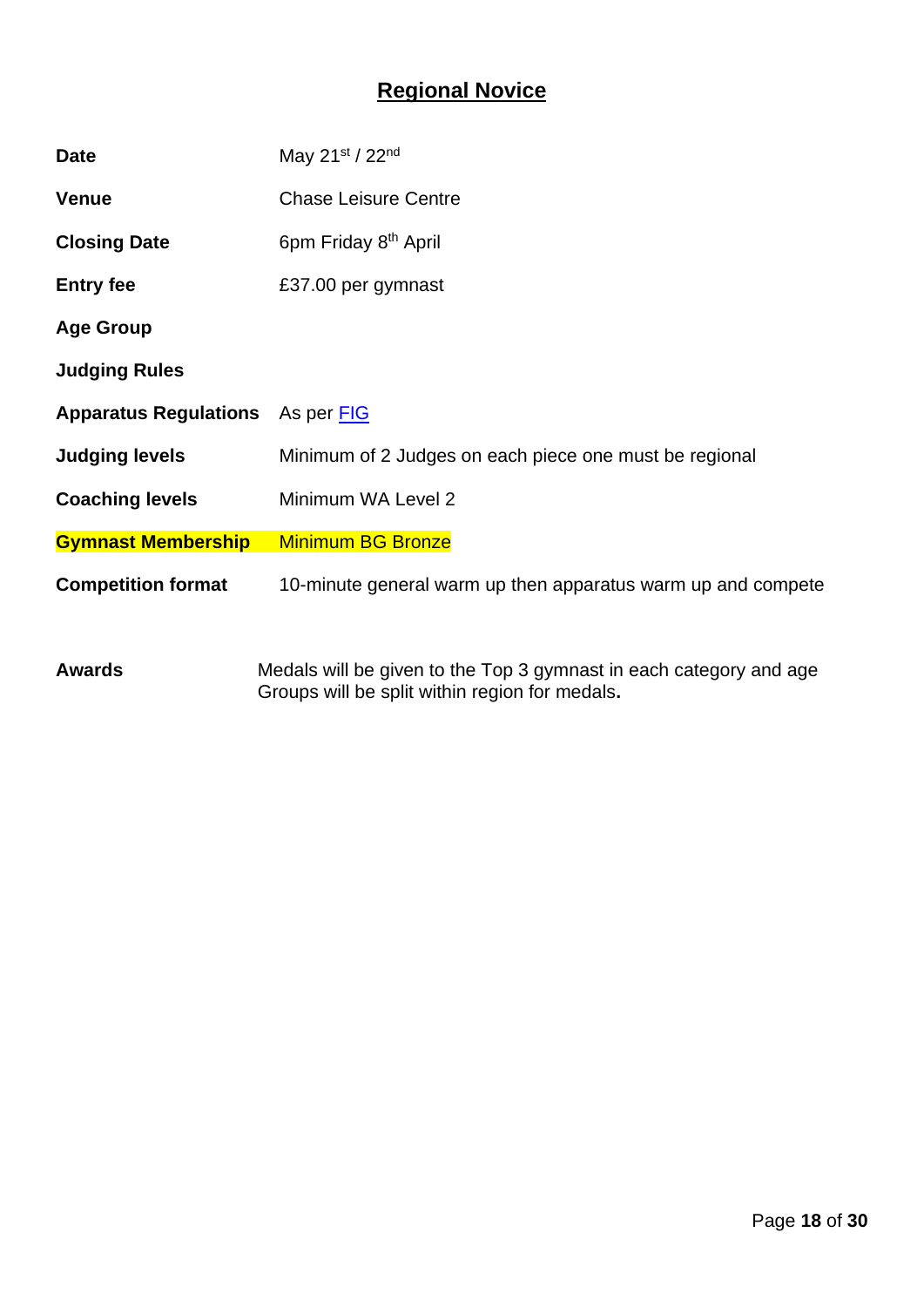# **National Voluntary Levels 4, 3, 2, FIG and Regional Level 5**

<span id="page-18-0"></span>

| <b>Date</b>                                    | 24th /25th September                                                                                                 |
|------------------------------------------------|----------------------------------------------------------------------------------------------------------------------|
| <b>Venue</b>                                   | <b>Chase Leisure Centre</b>                                                                                          |
| <b>Closing Date</b>                            | 6pm Friday 12 <sup>th</sup> August                                                                                   |
| <b>Entry fee</b>                               | £37.00 per gymnast                                                                                                   |
| <b>Age Group</b>                               |                                                                                                                      |
| <b>Judging Rules</b>                           |                                                                                                                      |
| <b>Apparatus Regulations</b> As per <b>FIG</b> |                                                                                                                      |
| <b>Judging levels</b>                          | Minimum of 2 Judges on each piece one must be regional                                                               |
| <b>Coaching levels</b>                         | Minimum WA Level 2                                                                                                   |
| <b>Gymnast Membership</b>                      | Minimum BG Silver                                                                                                    |
| <b>Competition format</b>                      | 10-minute general warm up then apparatus warm up and compete                                                         |
|                                                |                                                                                                                      |
| <b>Awards</b>                                  | Medals will be given to the Top 3 gymnast in each category and age<br>Groups will be split within region for medals. |

*Level 4 does not go to National Finals, Level 3 Teams national finals 26th and 27th November, Level 2 individual national finals entry 26th and 27th November*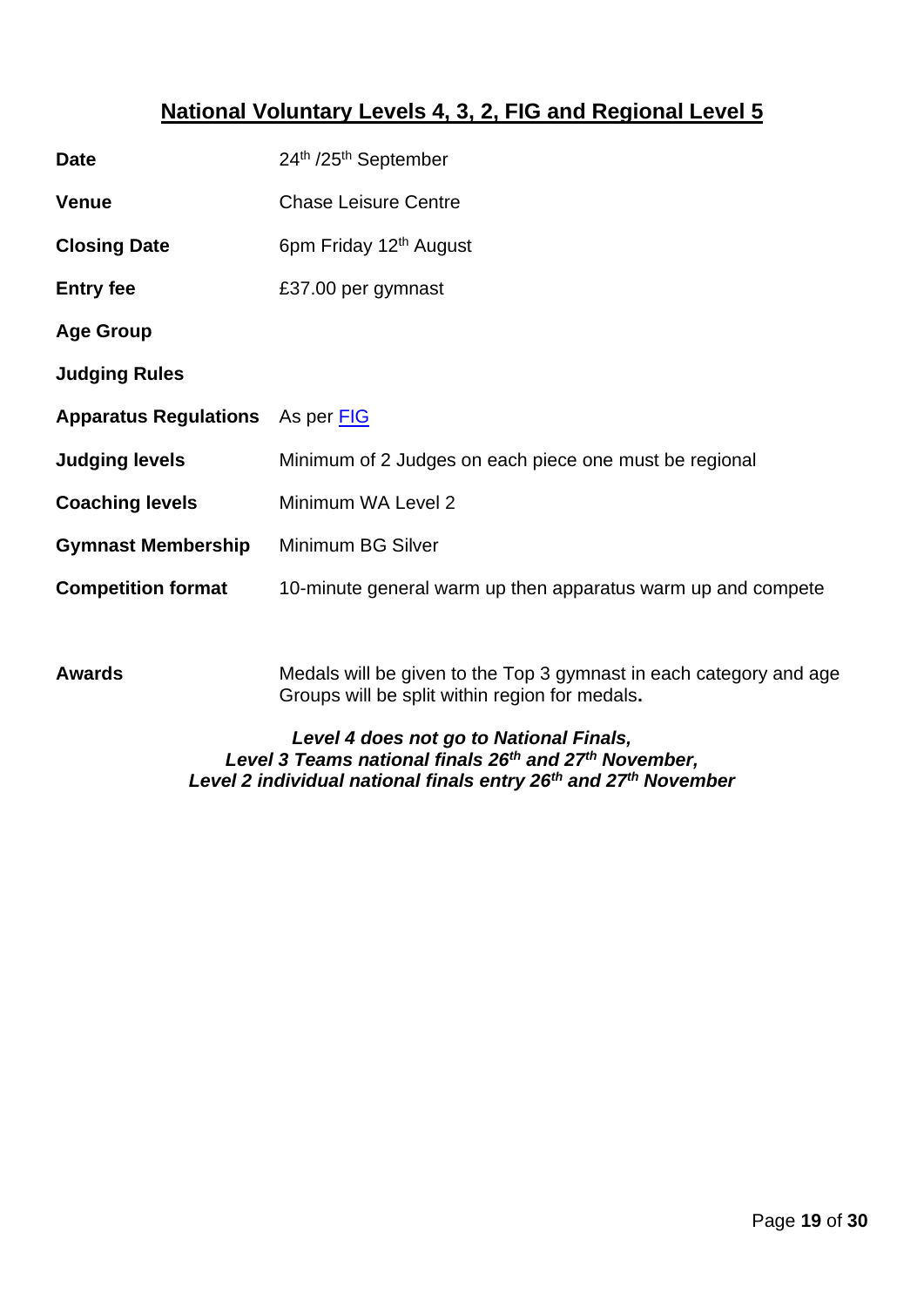# <span id="page-19-0"></span>**Regional Classic Challenge Gold, Silver & Bronze Team Qualifier**

| <b>Date</b>                                                                                                                                                         | 24th /25th September                                                                                                 |               |               |
|---------------------------------------------------------------------------------------------------------------------------------------------------------------------|----------------------------------------------------------------------------------------------------------------------|---------------|---------------|
| <b>Venue</b>                                                                                                                                                        | <b>Chase Leisure Centre</b>                                                                                          |               |               |
| <b>Closing Date</b>                                                                                                                                                 | 6pm Friday 12 <sup>th</sup> August                                                                                   |               |               |
| <b>Entry Fee</b>                                                                                                                                                    | £37.00 per gymnast                                                                                                   |               |               |
| <b>Age Group</b>                                                                                                                                                    | Gold 14yrs+                                                                                                          | Silver 12yrs+ | Bronze 10yrs+ |
| <b>Judging Rules</b>                                                                                                                                                | <b>BG Classic Challenge Cup Rules</b>                                                                                |               |               |
| <b>Apparatus Regulations</b>                                                                                                                                        | As per FIG                                                                                                           |               |               |
| <b>Judging levels</b>                                                                                                                                               | Minimum of 2 Judges on each piece one must be regional                                                               |               |               |
| <b>Coaching levels</b>                                                                                                                                              | Minimum WA Level 2                                                                                                   |               |               |
| <b>Gymnast Membership</b>                                                                                                                                           | Minimum BG Silver                                                                                                    |               |               |
| <b>Competition format</b>                                                                                                                                           | 10-minute general warm up then apparatus warm up and compete                                                         |               |               |
|                                                                                                                                                                     |                                                                                                                      |               |               |
| <b>Awards</b>                                                                                                                                                       | Medals will be given to the Top 3 gymnast in each category and age<br>Groups will be split within region for medals. |               |               |
| <b>QUALIFICATION:</b><br>Top 6 gymnasts at each level, will represent the regional team, for the<br>National finals & the $7th$ place will be the nominated reserve |                                                                                                                      |               |               |
|                                                                                                                                                                     |                                                                                                                      |               |               |

*National Final date 9-11th December 2022*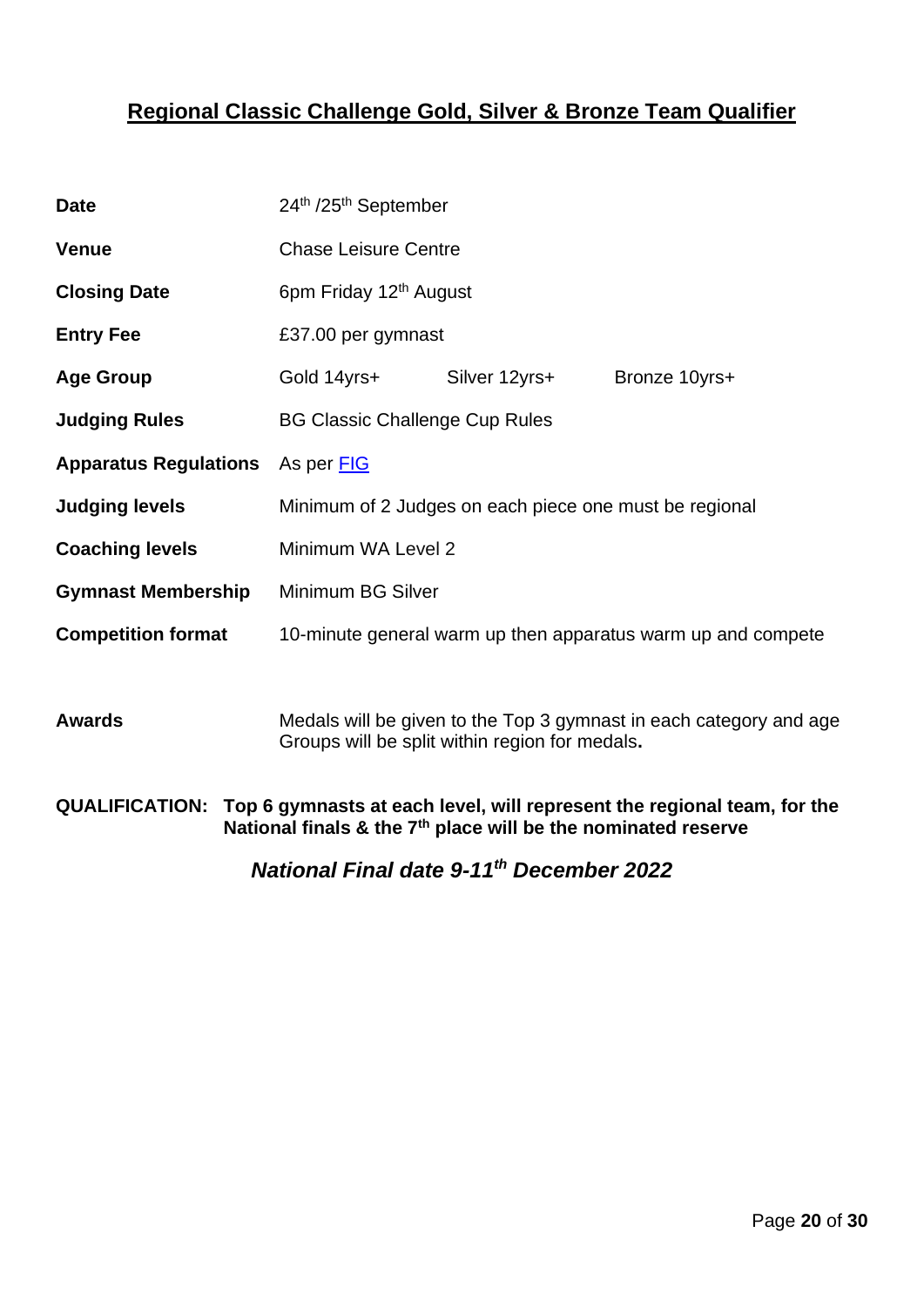# **Regional Classic Challenge Zinc & Copper**

<span id="page-20-0"></span>

| <b>Date</b>                  | 22nd / 23rd October                   |                                                                    |
|------------------------------|---------------------------------------|--------------------------------------------------------------------|
| <b>Venue</b>                 | <b>Chase Leisure Centre</b>           |                                                                    |
| <b>Closing Date</b>          | 6pm Friday 16th September             |                                                                    |
| <b>Entry Fee</b>             | £35.00 per gymnast                    |                                                                    |
| <b>Age Group</b>             | Zinc 8yrs+                            | Copper 9yrs+                                                       |
| <b>Judging Rules</b>         | <b>BG Classic Challenge Cup Rules</b> |                                                                    |
| <b>Apparatus Regulations</b> | As per <b>FIG</b>                     |                                                                    |
| <b>Judging levels</b>        |                                       | Minimum of 2 Judges on each piece one must be regional             |
| <b>Coaching levels</b>       | Minimum WA Level 2                    |                                                                    |
| <b>Gymnast Membership</b>    | Minimum BG Silver                     |                                                                    |
| <b>Competition format</b>    |                                       | 10-minute general warm up then apparatus warm up and compete       |
|                              |                                       |                                                                    |
| <b>Awards</b>                |                                       | Medals will be given to the Top 3 gymnast in each category and age |

Groups will be split within region for medals**.**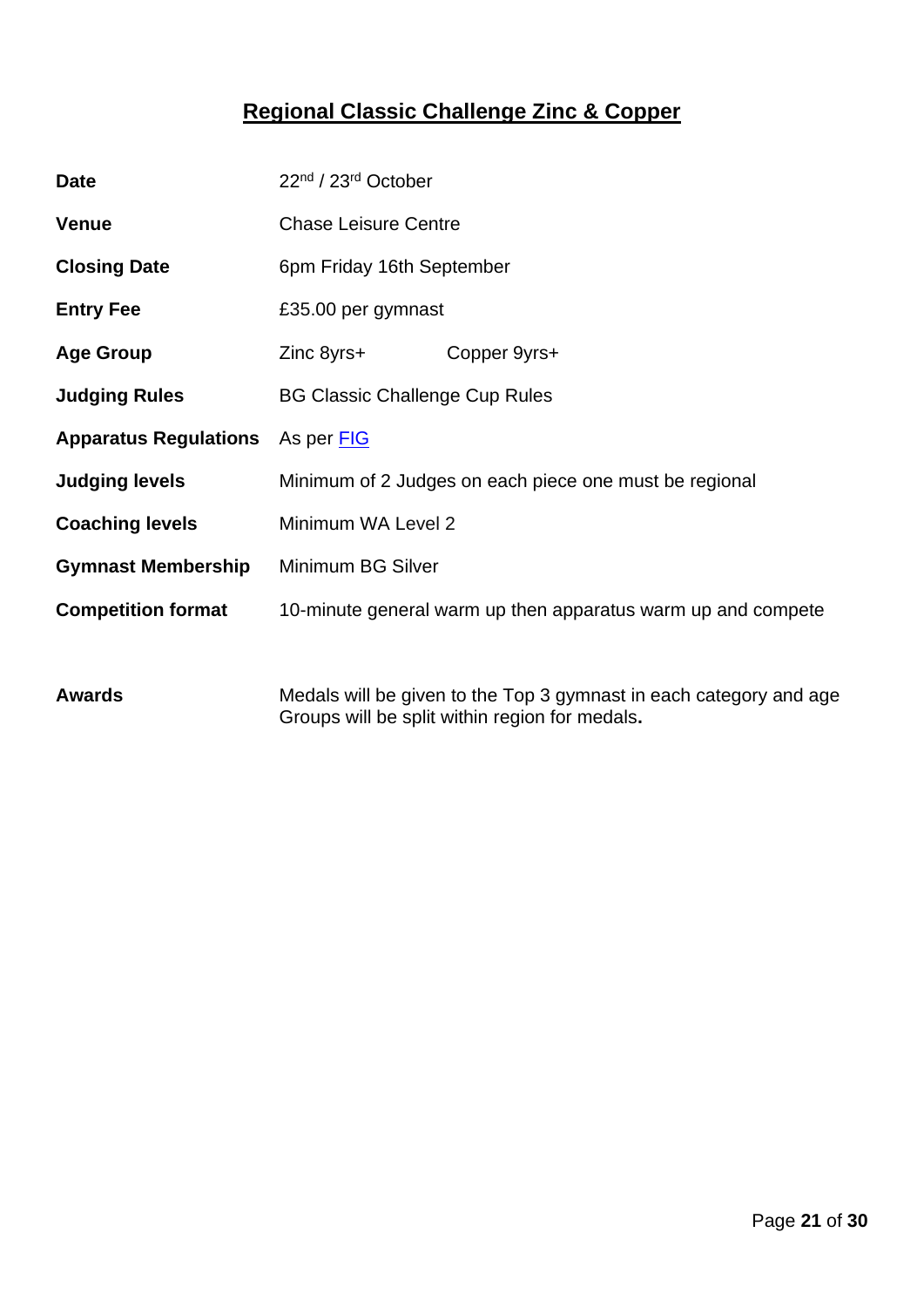# <span id="page-21-0"></span>**Regional Team Championships (Gold, Silver, Bronze, Copper, Zinc & FIG)**

| <b>Date</b>               | 6 <sup>th</sup> November                                                                                             |
|---------------------------|----------------------------------------------------------------------------------------------------------------------|
| <b>Venue</b>              | <b>Chase Leisure Centre</b>                                                                                          |
| <b>Closing Date</b>       | 6pm Friday 23rd September                                                                                            |
| <b>Entrance fee</b>       | £90.00 per Team.                                                                                                     |
| <b>Judging levels</b>     | Minimum of 2 Judges on each piece one must be regional                                                               |
| <b>Coaching levels</b>    | Minimum WA Level 2                                                                                                   |
| <b>Gymnast Membership</b> | Minimum BG Silver                                                                                                    |
| <b>Competition format</b> | 10-minute general warm up then apparatus warm up and compete                                                         |
| <b>Awards</b>             | Medals will be given to the Top 3 gymnast in each category and age<br>Groups will be split within region for medals. |

**Special Note - Eligibility Rules**. Gymnasts may move to a higher level to enable a team to compete but cannot move down a level from any previous individual regional or national event. Gymnasts may compete at one level only (i.e., one team) in this competition.

**Age groups** Gold 14+ Silver 12+ Bronze 10+ Copper 9+ Zinc 8+

**[FIG](file:///E:/WTC/en_WAG%20CoP%202022-2024.pdf) Open Entry - FIG senior rules apply** 

**Eligibility** As per rules for In Age and Classic Challenge Competitions

#### **Rules**

For Gold, Silver and Bronze a team consists of 5 gymnasts, 4 compete each apparatus and 3 scores count. For Copper and Zinc a team consists of 6 gymnasts, 5 compete on each apparatus and 4 scores count. The 4 competing gymnasts and apparatus to be worked must be declared on the Official Working Order Form at Registration of each Competition. (See Appendix). Any substitutions to the team must be validated and agreed with the competition organiser 24 hours prior to the event at the latest. Later changes may not be accepted. The competition will be run on a warm-up, compete apparatus basis. Each Team will be able to play a Joker on one piece of apparatus, excluding Vault, which will double the highest score for that team. Coaches will nominate, at the time of registration, the piece of apparatus on which they wish to play their Joker.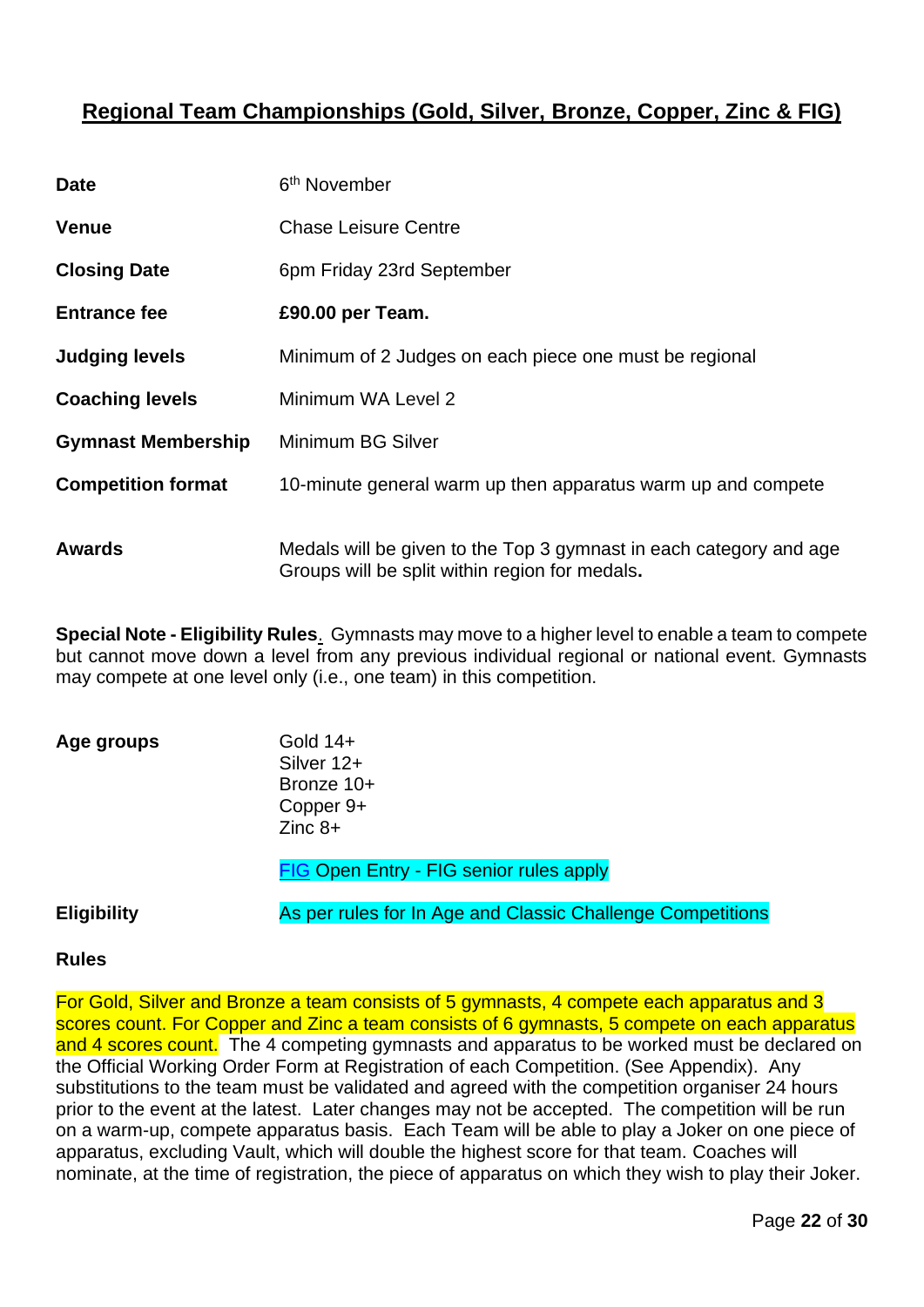## **Regional Apparatus Team Championships (Levels Gold, Silver, Bronze, Copper, Zinc and FIG)**

<span id="page-22-0"></span>

| <b>Date</b>               | 20 <sup>th</sup> November                                                                                         |
|---------------------------|-------------------------------------------------------------------------------------------------------------------|
| <b>Venue</b>              | <b>Chase Leisure Centre</b>                                                                                       |
| <b>Closing date</b>       | 6pm 7 <sup>th</sup> October                                                                                       |
| <b>Entrance Fee</b>       | £50:00 per Team                                                                                                   |
| <b>Judging Levels</b>     | Minimum of 2 judges on each piece one must be Regional                                                            |
| <b>Coaching Levels</b>    | Minimum WA Level 2                                                                                                |
| <b>Gymnast Membership</b> | Minimum BG Silver                                                                                                 |
| <b>Competition Format</b> | 10-minute general warm up then apparatus warm up and compete                                                      |
| <b>Awards</b>             | Medals will be given to the Top 3 teams in each category and age<br>Groups will be split within region for medals |

**Special Note: Eligibility rules** – Gymnasts may move to a higher level to enable a team to compete but cannot move down a level from any previous individual regional or national event. Gymnasts may compete at one level only (i.e., one team) in this competition.

| Age groups | Zinc 8yrs+    |
|------------|---------------|
|            | Copper 9yrs+  |
|            | Bronze 10yrs+ |
|            | Silver 12yrs+ |
|            | Gold 14yrs+   |
|            | <b>FIG</b>    |
|            |               |

**Eligibility** As per rules for In Age and Classic Challenge (previously Out of Age)

#### **Rules**

For each apparatus the team nominates and competes 1 gymnast. A team consists of 4 or 5 named gymnasts (4 compete and 1 reserve). The 4 competing gymnasts and apparatus to be worked must be declared on the Official Working Order Form at Registration of each competition (see appendix). Any substitutions to the team must be validated and agreed with the competition organiser 24 hours prior to the event, at the latest. Later changes may not be accepted. The competition will be run on a warm-up, compete apparatus basis.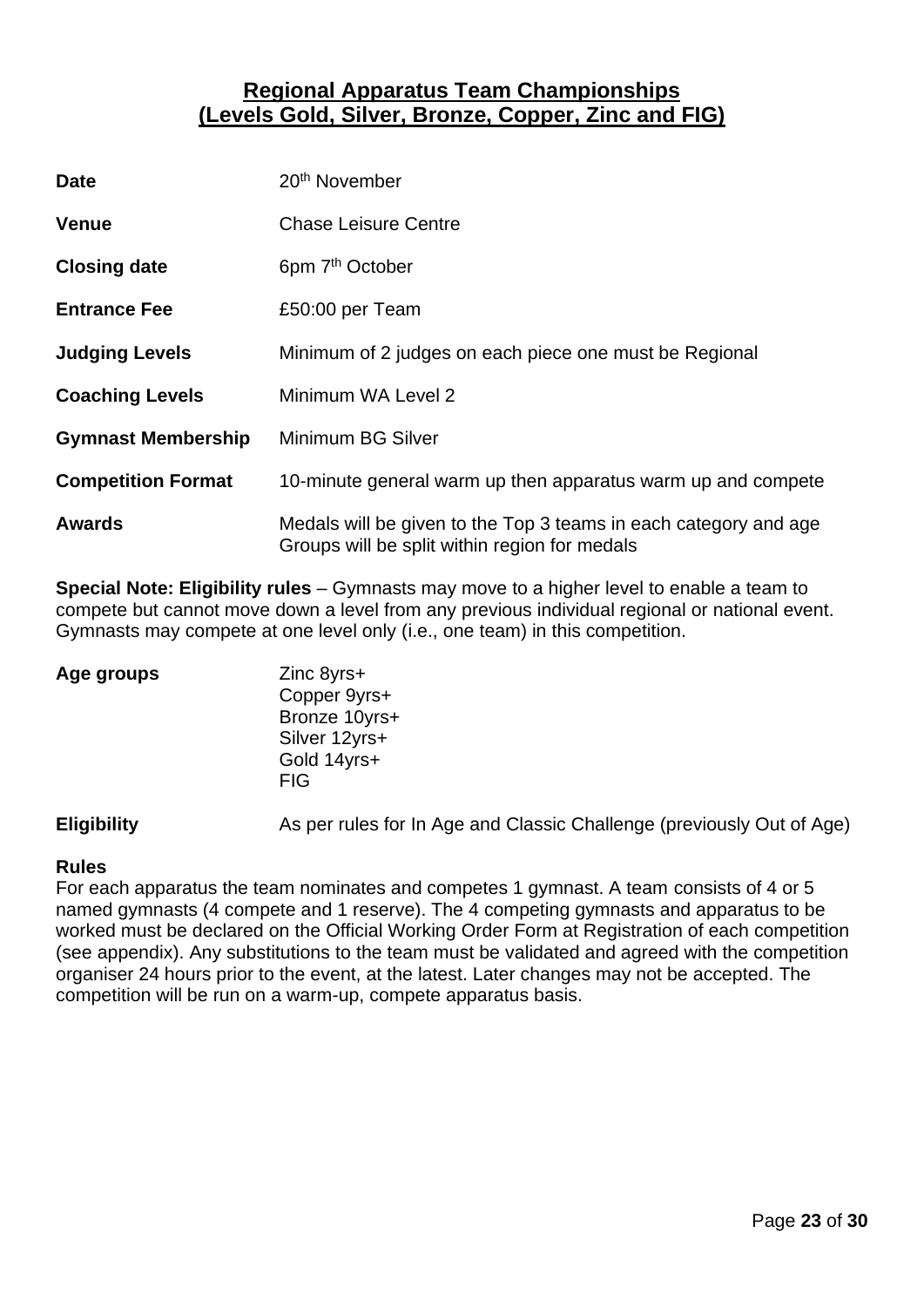# **John Reeves Memorial Inter County Championships**

<span id="page-23-0"></span>

| <b>Date</b>               | 4 <sup>th</sup> December                                                                                                                                                      |
|---------------------------|-------------------------------------------------------------------------------------------------------------------------------------------------------------------------------|
| <b>Venue</b>              | <b>Chase Leisure Centre</b>                                                                                                                                                   |
| <b>Closing date</b>       | 6pm 21 <sup>st</sup> October                                                                                                                                                  |
| <b>Entrance Fee</b>       | £90:00 per Team                                                                                                                                                               |
| <b>Judging Levels</b>     | Minimum of 2 judges on each piece one must be Regional                                                                                                                        |
| <b>Coaching Levels</b>    | Minimum WA Level 2                                                                                                                                                            |
| <b>Gymnast Membership</b> | Minimum BG Silver                                                                                                                                                             |
| <b>Competition Format</b> | 10-minute general warm up then apparatus warm up and compete                                                                                                                  |
| <b>Awards</b>             | Medals will be given to the Top 3 teams in each category and age<br>Groups will be split within region for medals                                                             |
| <b>Eligibility</b>        | Junior and Senior Teams of 6 gymnasts.<br>Junior: 3 x Zinc, 3 x Copper<br>Senior: 3 x Bronze, 3 x Silver<br>All members of the County Teams must be current active members of |

*the County Squad organisations*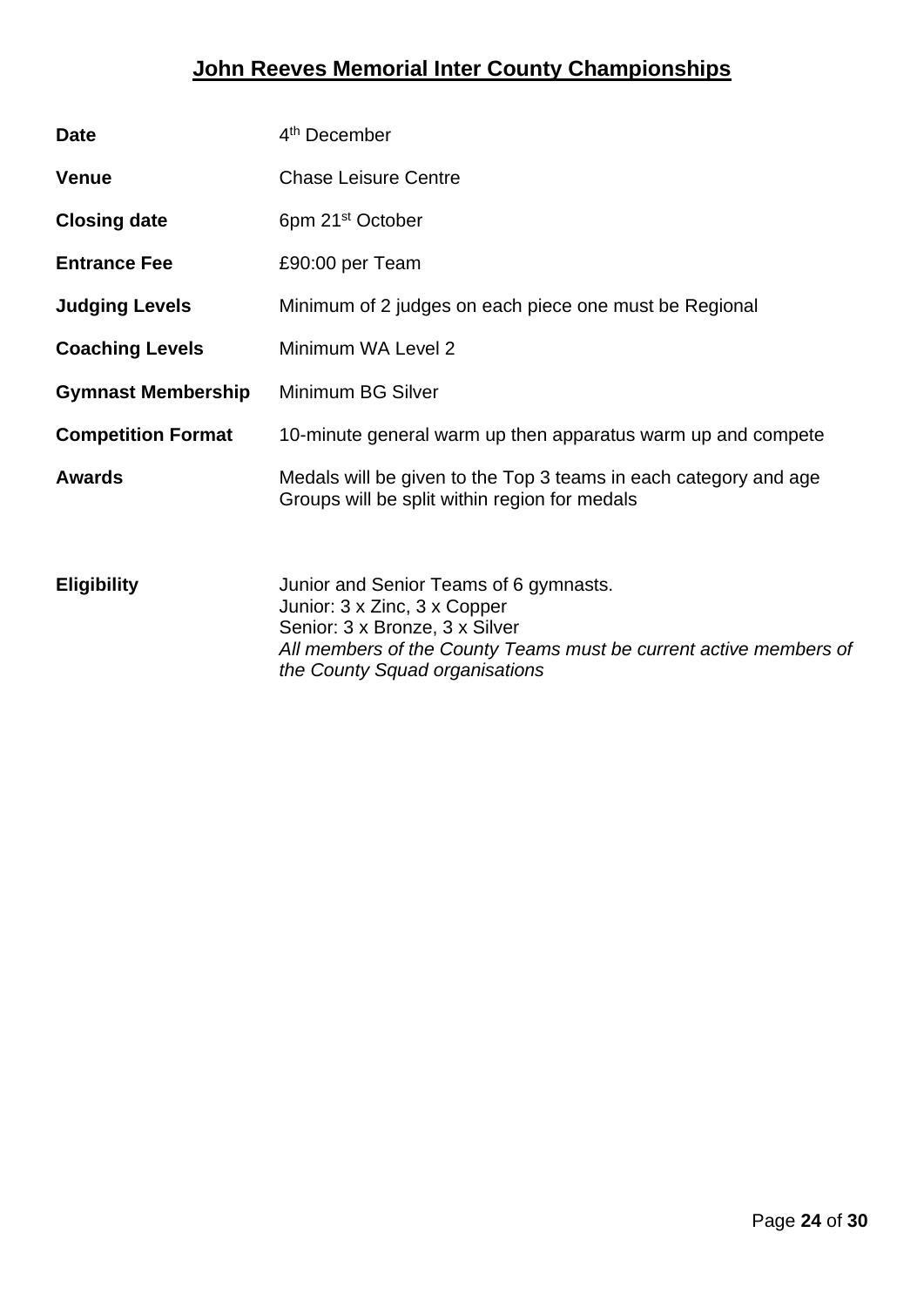# **Appendices Contents**

<span id="page-24-0"></span>

| <b>Appendices</b>                                           |    |
|-------------------------------------------------------------|----|
| <b>Hosting Competition – Check List</b>                     | 27 |
| <b>Guidelines for Floor Music Recordings</b>                | 28 |
| <b>Working Order Form Team Competitions</b>                 | 29 |
| <b>Working Order Form Individual Apparatus Competitions</b> | 30 |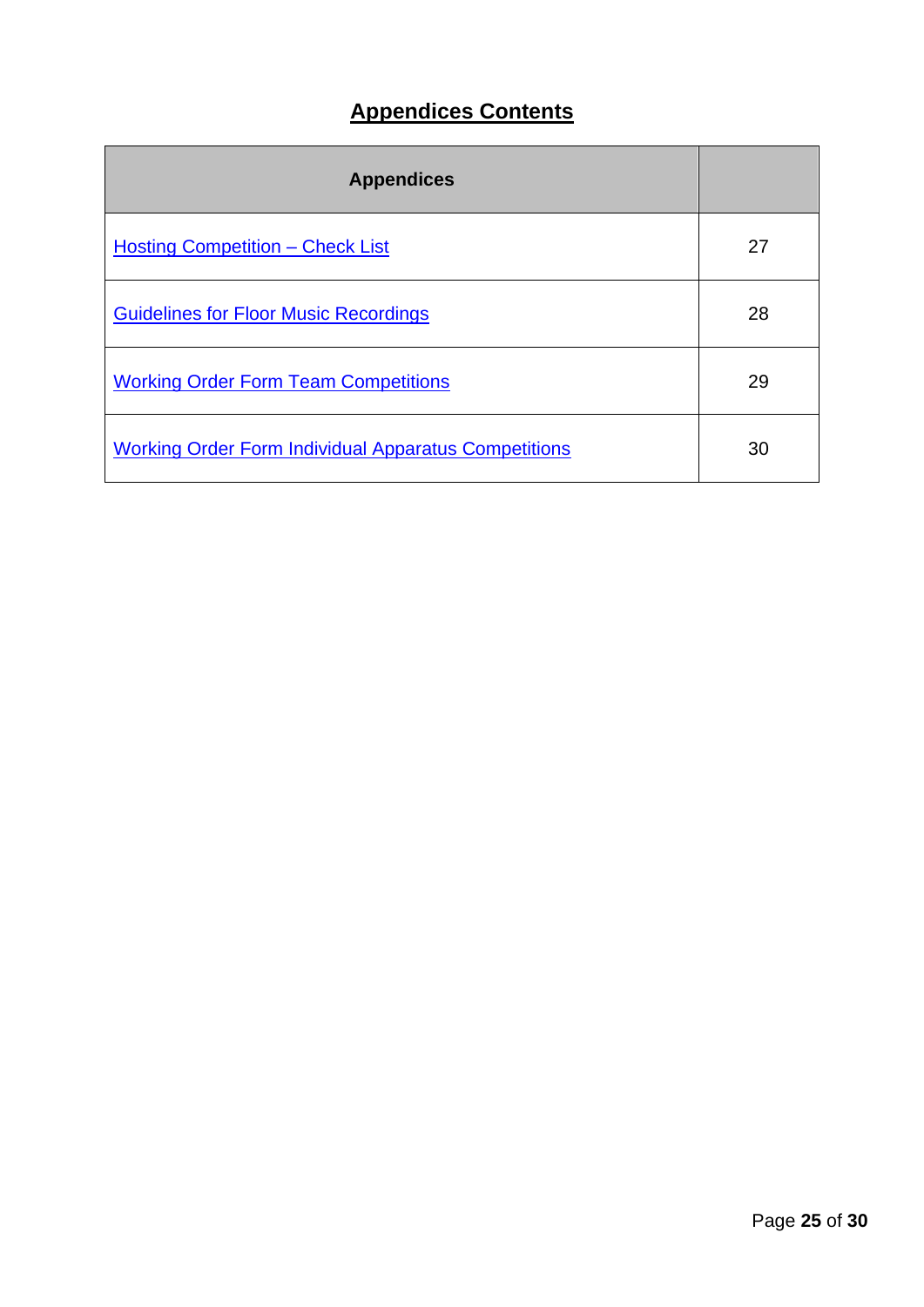# **Competition hosts information**

<span id="page-25-0"></span>As host club you will need to provide the following for **each round** of competition:

- 2 adults for gymnast registration
	- $\circ$  You will be provided with stickers with each gymnast's name and competition number which you will need to stick onto their floor music and arrange into the competition groups.
	- o Highlight on the programme provided the gymnasts as they register and note any withdrawals.
	- o Withdrawals to be given to the competition announcer.
- 2 adults to man entry desk
	- o Audience members will need to pay to enter the competition 2 adults required for each round to take money.
- 2 adults for photo registration
	- o Any person wishing to take photos or videos throughout the competition will need to register by completing the form provided and paying £1. Provided sticker to be issued upon registering.
- 2 runners per group (this will include back-to-back competitions, where you will need 4 per apparatus / group including rest)
	- o Runners can be gymnasts
	- o They will be responsible for ensuring gymnasts are lined up in front of the correct judges at the correct time
	- o They will be required to take score slips from the judges to the scoring table and relevant coaches.
	- o Please ensure that appropriate runners are provided and understand what is expected of them.
	- o Younger gymnasts may be better paired with older gymnasts.
- Water and sweets for judge's tables. Please ensure that enough bottled water is brought for the judges throughout the day and some sweets are provided.

You will be able to run raffles throughout the day to raise funds for your club.

On behalf of the WTC many thanks for your help.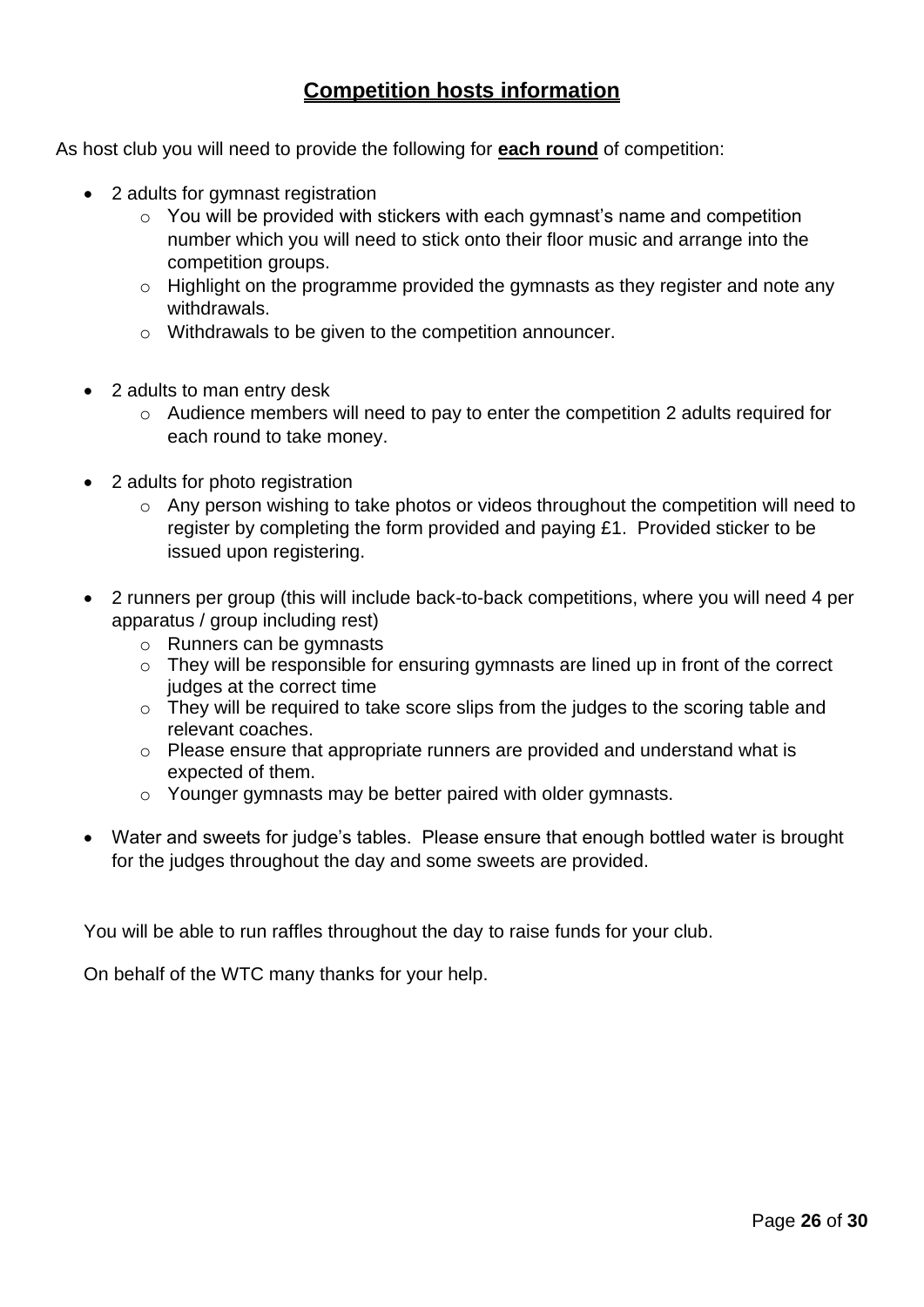# **Guidelines for Floor Music Recordings**

- <span id="page-26-0"></span>• Disney music or any music by Andrew Lloyd-Webber is not permitted. Any routines performed to music that contravene this rule will be treated as having no music and penalised accordingly.
- Music to be in digital MP3 format only.
- Only put ONE copy of music for the gymnast on the USB stick.
- **The USB stick should be labelled with the gymnast's name and Club. Only one gymnast per USB stick.**
- Take a spare copy of your music to the competition, just in case the unthinkable happens!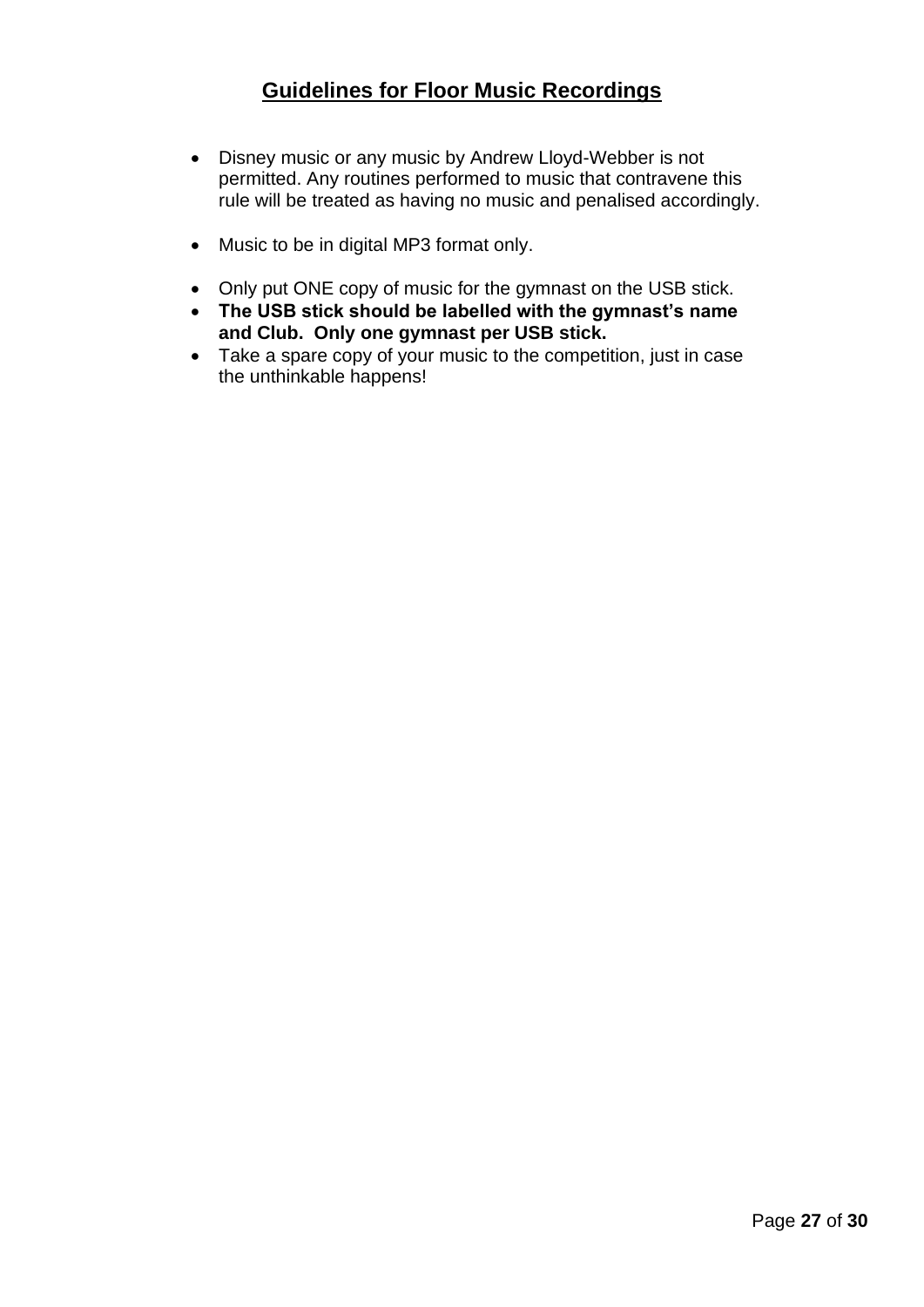# **TEAM COMPETITIONS – COMPETITION ORDER**

<span id="page-27-0"></span>**Please complete all sections and print a copy to hand in with entry & ensure you make a copy for each coach with your team**

# **\_\_\_\_\_\_\_\_\_\_\_\_\_\_\_\_\_\_\_\_\_\_\_\_\_\_\_\_\_\_\_\_\_\_\_\_\_\_\_\_\_\_\_\_\_\_\_\_\_\_\_\_\_\_\_\_\_\_ COPY FOR JUDGES TABLES – Joker may only be used on 1 apparatus**

| <b>TEAM NAME:</b> |              | <b>TEAM NAME:</b> |                            |  |
|-------------------|--------------|-------------------|----------------------------|--|
|                   | <b>VAULT</b> |                   | <b>BARS Joker Yes / No</b> |  |
| <b>NUMBER</b>     | <b>NAME</b>  | <b>NUMBER</b>     | <b>NAME</b>                |  |
|                   |              |                   |                            |  |
|                   |              |                   |                            |  |
|                   |              |                   |                            |  |
|                   |              |                   |                            |  |
|                   |              |                   |                            |  |
|                   |              |                   |                            |  |

| <b>TEAM NAME:</b> |                            | <b>TEAM NAME:</b> |                             |
|-------------------|----------------------------|-------------------|-----------------------------|
|                   | <b>BEAM Joker Yes / No</b> |                   | <b>FLOOR Joker Yes / No</b> |
| <b>NUMBER</b>     | <b>NAME</b>                | <b>NUMBER</b>     | <b>NAME</b>                 |
|                   |                            |                   |                             |
|                   |                            |                   |                             |
|                   |                            |                   |                             |
|                   |                            |                   |                             |
|                   |                            |                   |                             |
|                   |                            |                   |                             |

### $\overline{\phantom{a}}$ **COPY FOR ANNOUNCER**

\_\_\_\_\_\_\_\_\_\_\_\_\_\_\_\_\_\_\_\_\_\_\_\_\_\_\_\_\_\_\_\_\_\_\_\_\_\_\_\_\_\_\_\_\_\_\_\_\_\_\_\_\_\_\_\_\_\_\_\_\_\_\_\_\_\_\_\_\_\_\_\_\_\_\_\_\_\_

| <b>TEAM NAME:</b> |              | <b>TEAM NAME:</b> |                            |
|-------------------|--------------|-------------------|----------------------------|
|                   | <b>VAULT</b> |                   | <b>BARS Joker Yes / No</b> |
| NUMBER            | <b>NAME</b>  | <b>NUMBER</b>     | <b>NAME</b>                |
|                   |              |                   |                            |
|                   |              |                   |                            |
|                   |              |                   |                            |
|                   |              |                   |                            |
|                   |              |                   |                            |
|                   |              |                   |                            |

| <b>TEAM NAME:</b> |                            | <b>TEAM NAME:</b> |                             |
|-------------------|----------------------------|-------------------|-----------------------------|
|                   | <b>BEAM Joker Yes / No</b> |                   | <b>FLOOR Joker Yes / No</b> |
| <b>NUMBER</b>     | <b>NAME</b>                | <b>NUMBER</b>     | <b>NAME</b>                 |
|                   |                            |                   |                             |
|                   |                            |                   |                             |
|                   |                            |                   |                             |
|                   |                            |                   |                             |
|                   |                            |                   |                             |
|                   |                            |                   |                             |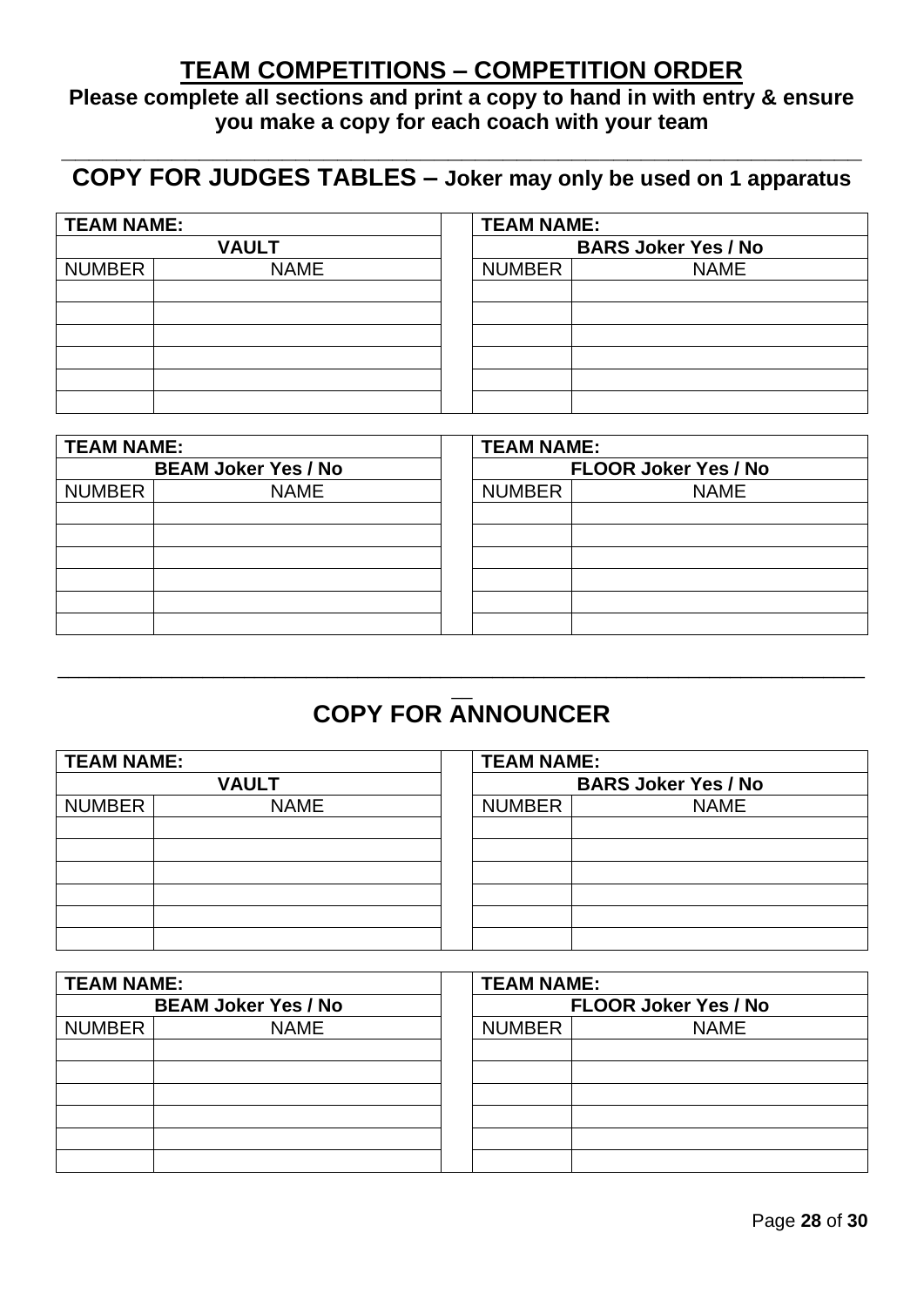# **Team Apparatus Championships**

## *Please add named gymnasts per apparatus*

<span id="page-28-0"></span>*Please complete, print to hand in at registration at the competition.* 

*Please remember to make a copy of this form for each coach with your team*

# **COPY FOR JUDGES TABLES**

**TEAM NAME: …………………………………………..**

| <b>NAME</b> | <b>APPARATUS</b> |
|-------------|------------------|
|             | <b>VAULT</b>     |
|             | <b>BARS</b>      |
|             | <b>BEAM</b>      |
|             | <b>FLOOR</b>     |
|             | <b>RESERVE</b>   |

# **COPY FOR ANNOUNCER**

**\_\_\_\_\_\_\_\_\_\_\_\_\_\_\_\_\_\_\_\_\_\_\_\_\_\_\_\_\_\_\_\_\_\_\_\_\_\_\_\_\_\_\_\_\_\_\_\_\_\_\_\_\_\_\_\_\_\_\_\_\_\_\_\_\_\_\_\_\_\_\_\_\_\_\_\_\_\_**

**TEAM NAME: …………………………………………..**

| <b>NAME</b> | <b>APPARATUS</b> |
|-------------|------------------|
|             | <b>VAULT</b>     |
|             | <b>BARS</b>      |
|             | <b>BEAM</b>      |
|             | <b>FLOOR</b>     |
|             | <b>RESERVE</b>   |

**\_\_**